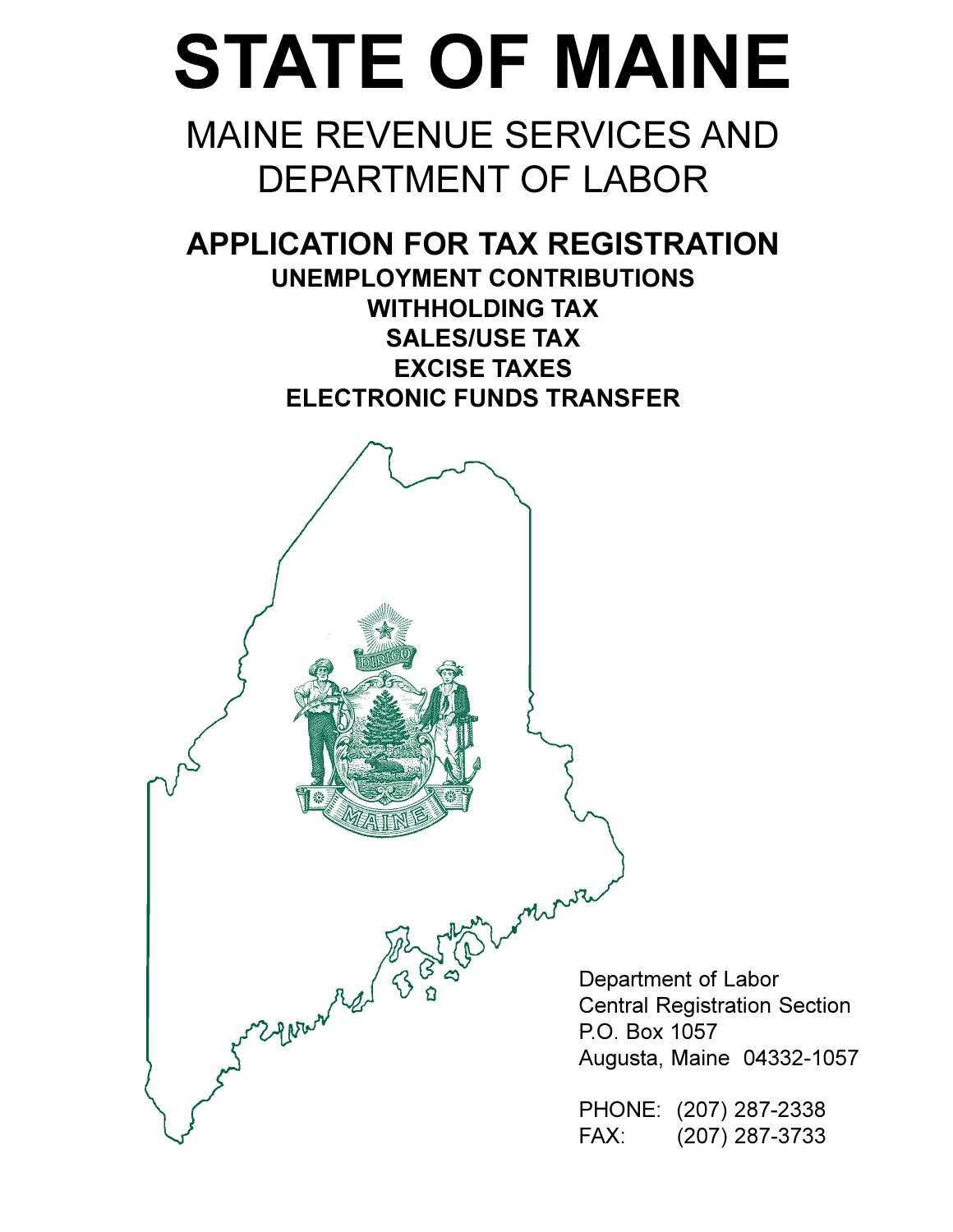#### **MAINE BUSINESS - TAXPAYER BENEFIT PROGRAMS**

- Business Property Tax Reimbursement Program (BETR). Individuals/Businesses may apply for reimbursement of personal property taxes paid on qualified business property placed in service or qualifying as construction in progress after April 1, 1995. Beginning with property tax payments made for taxes assessed on or after April 1, 2001, only one application for reimbursement may be filed annually. The annual application must be filed with Maine Revenue Services any time after the last tax payment is made during the calendar year, but no later than April 1 of the following year. However, applications for a refund of property tax payments made for taxes assessed prior to April 1, 2000 must be filed within 60 days after the property tax is paid. Generally, "qualified business property" means property used or held exclusively for a business purpose and is subject to an allowance for depreciation. It does not include land or buildings and certain other property, such as office furniture. Property taxes on eligible property is reimbursable by the state for a maximum of 12 years. Other limitations apply.
- Jobs and Investment Tax Credit. This is a tax credit for taxpayers other than public utilities for investments in most types of personal property that generate at least 100 new jobs within two years of the date the investment is placed in service. The investment must be at least \$5 million for the taxable year. The amount of the credit is equal to the qualified federal credit and is limited to \$500,000 per year with carryforward provisions (maximum credit \$3.5 million). Businesses cannot receive both the Jobs and Investment Tax Credit and the Employment Tax Increment Financing in the same tax year, nor can businesses receive both the Jobs and Investment Tax Credit and reimbursement under the BETR program in the same year.
- Research and Development Expense Tax Credit. This credit is available to businesses who spend increasing amounts for research expenses. The credit applies only to amounts spent on research conducted in Maine. The credit is equal to the sum of 5% of qualified research expenses in excess of the average research expense over the previous three years plus 7.5% of payments for research to qualified universities or scientific research organizations in excess of the federal base amount as determined by IRC § 41(e). The credit is limited to 100% of the first \$25,000 in income tax as determined before any credits, plus 75% of any tax due in excess of \$25,000, however, cannot reduce the tax liability below zero. Unused credit amounts may be carried over for a total of 15 years.
- Research and Development Expense Super Tax Credit. Businesses whose Maine research expenses increase by more than 50% over the average research expenses incurred for taxable years 1994 through 1996 qualify for this credit. The credit applies only to the amount spent on research conducted in Maine. The credit is equal to the excess over 150% of the 3-year average limited to 50% of the net income tax due after other credits. Furthermore, the credit may not be used to reduce the taxpayer's liability below the net tax liability of the previous year.
- High Technology Credit. This credit is available to taxpayers involved in high-tech activities. Businesses that lease, purchase and use, or purchase and lease computer equipment, electronic components and accessories, communications equipment or computer software placed in service in Maine and used primarily in "high technology activities" qualify for this credit. The credit is limited to the lesser of the amount of the taxpayer's tax due in the preceding taxable year after the allowance of any credits taken or the current year's tax liability, up to \$100,000. Carryover provisions apply. "High technology activities" are defined as the design, creation and production of computer software, computer equipment, supporting communications components and other accessories that are directly associated with computer software and computer equipment. High technology activity includes advanced telecommunications services. Other restrictions apply.
- Credit for Dependent Health Benefits Paid. This credit is available to employers that offer a qualified health benefit plan and that employ fewer than 5 employees. The credit is equal to the lesser of 20% of the dependent health benefits paid by the employer with respect to low-income employees or \$125 per low-income employee with dependent health coverage. The credit is limited to 50% of the tax due. A taxpayer that employs 5 or more employees after qualifying for the credit may continue to qualify for the credit for another 2 years. Otherwise a taxpayer may claim a credit only for those periods during which the employer: 1) offers a qualified health benefit plan that is made available to all of its lowincome employees; 2) pays at least 80% of the health insurance costs for each low-income employee under the plan; and 3) pays at least 60% of the cost of dependent health insurance benefits for children under 19 who are dependents of a low-income employee under the plan.
- Clean Fuel Credit. This credit is based on the expenditures paid or incurred for construction, installation of or improvements to any filling station or charging station for the purpose of providing clean fuels to the general public for use in motor vehicles. Clean fuel is defined as any product or energy source other than conventional gasoline, diesel or reformulated gasoline, that lower emissions of certain pollutants. Clean fuel includes, but is not limited to, compressed natural gas, liquefied natural gas, liquefied petroleum gas, hydrogen, hythane, dynamic flywheels, solar energy, alcohol fuels and electricity. The credit applies to expenses incurred on or after January 1, 1999 and automatically expires January 1, 2006.
- Employment Tax Increment Financing (ETIF). Businesses that add at least 5 qualified employees within a two year period qualify for reimbursement of up to 50% of those employees' Maine income tax withholdings, for a period of up to 10 years. Qualified employees are employees paid a wage equal to or greater than the average per capita wage in the labor market area, provided group health insurance and given access to an ERISA qualified retirement program. The business must also demonstrate that ETIF funding is an essential component of the expansion project's financing. Reimbursement of the employees' withholding is made directly to the employer by the state. Businesses may not claim an ETIF reimbursement until the full amount of allowable Jobs and Investment Tax Credit benefits have been claimed.
- Machinery and Equipment Sales Tax Exemption. Machinery and equipment directly and primarily used in production or used exclusively in research and development will be exempt from the sales and use tax. To determine qualification for this exemption, businesses must provide Maine Revenue Services with specific information about each item of equipment: It's function, how it operates and how it is related to other parts of the production process.
- Fuel and Electricity Sales Tax Exemption. This provision exempts from sales tax 95% of the sale price of all fuel and electricity purchased for use at the manufacturing facility.
- Exemption for Consumable and Repair/Replacement Parts. Items consumed or destroyed directly and primarily in production, and repair and replacement parts for qualified production equipment will be considered exempt from sales tax.
- Electric Rate Programs through Utility Companies. Central Maine Power Company (CMP), the electric utility for most of southern and western Maine, Bangor Hydro Electric Company, the electric utility for most of central and eastern Maine, and Maine Public Service Company, the electric utility for most of northern Maine, all have economic development rate programs. While each of these programs are slightly different, all of them offer incentives to new and expanding businesses with Standard Industrial Classification (SIC) Codes less than 4000.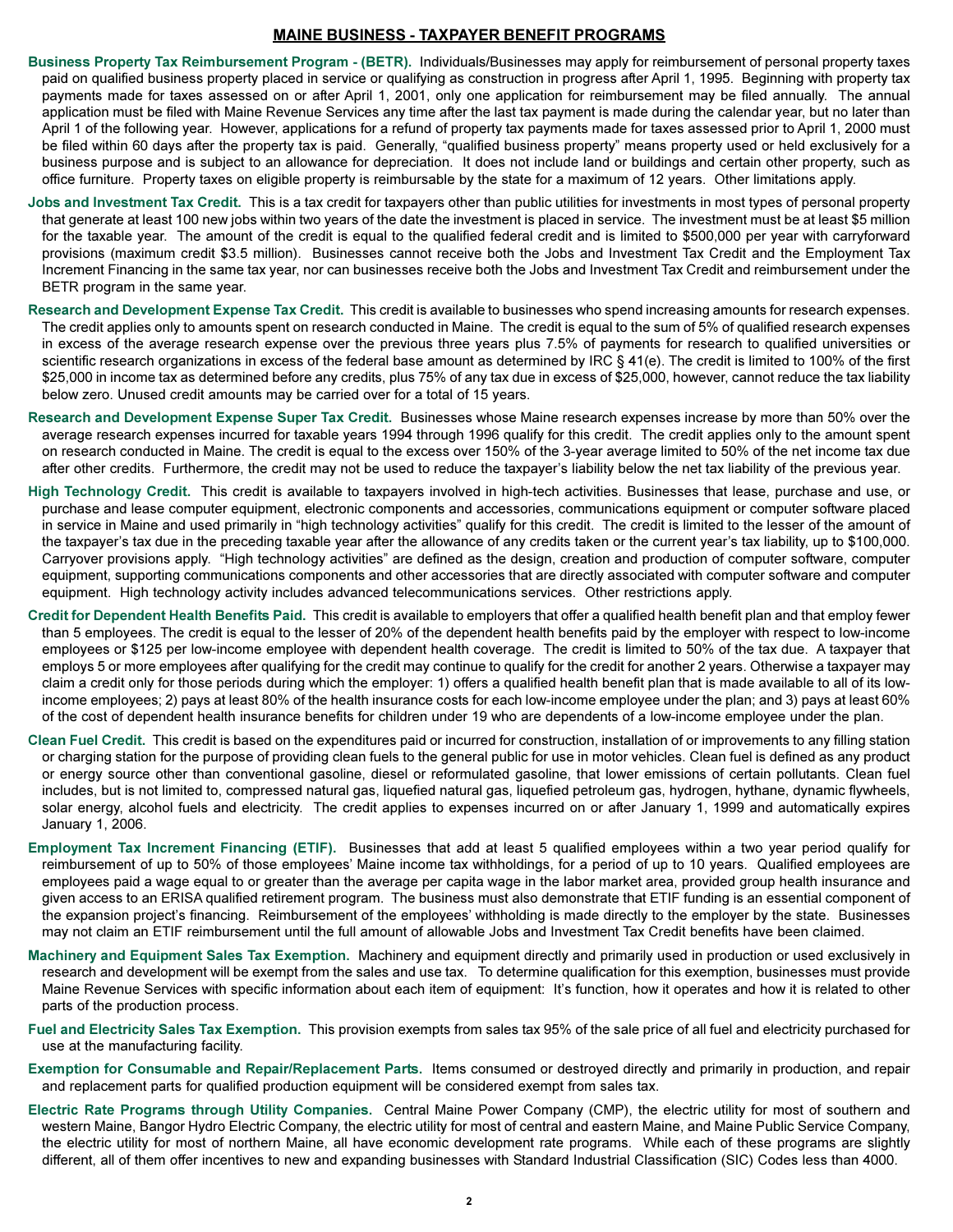# **MAINE REVENUE SERVICES and DEPARTMENT OF LABOR** APPLICATION for TAX REGISTRATION, UNEMPLOYMENT CONTRIBUTIONS, and **ELECTRONIC FUNDS TRANSFER**

**GENERAL INSTRUCTIONS** - The Application for Tax Registration is a combined application. All applicants must complete Section 1. Only complete each of sections 2 through 7 that apply to you.

# Complete Section 2 as needed to:

- Register to file Withholding Tax returns
	- Complete Section 3 as needed to:
- Register to file Unemployment Compensation Tax returns

Complete Section 4 as needed to:

• Register to file Sales and Use Tax returns

# Complete Section 5A as needed to:

• Register to file Gasoline Distributor, Importer, or Exporter Tax returns

Complete Section 5B as needed to:

• Register to file Licensed Special Fuel Supplier Tax returns, Special Fuel Retailer Tax returns, Special Fuel User Tax returns or to become a Registered Special Fuel Supplier

# Complete Section 6A (Special Taxes) as needed to:

- Register as a Cigarette Distributor, Dealer, or Importer
- Register to file Tobacco Products Distributor, Retailer
- or Importer Tax returns
- Register to file Blueberry Tax returns
- Register to file Potato Industry Tax returns

• Register to file Railroad Excise Tax returns • Register to file Mining Excise Tax returns

• Register to file Risk Retention Tax returns

• Register to file Mahogany Quahog Tax returns

# Complete Section 6B (Business Taxes) as needed to:

- Register to file Insurance Premium Tax returns
- Register to file Fire Investigation and Prevention Tax returns
- Register to file Surplus Line Insurance Premiums Tax returns

# Complete Section 6C as needed to:

• Register to file Motor Fuel Refund Applications

Complete Section 7 as needed to:

• Register for Electronic Funds Transfer

Walk-in help is available for applications and other tax matters. The location is the Maine Taxpayer Service Center on the 3rd floor (Room 301) of the Muskie Federal Building, 68 Sewall Street, Augusta, Maine. Normal business hours are 8:00 a.m. to 4:30 p.m. Monday through Friday, excluding holidays.

Help with this application is available by phone. Call Central Registration at (207) 287-2338.

Phone numbers and e-mail addresses for other Maine Revenue Service Divisions, the Commercial Vehicle Division, and the Unemployment Compensation Tax Division are provided on page 4. The phone numbers for Business Answers are provided on page 16 of this booklet.

Please write to Central Registration if your account information changes. Some examples are:

- Your address or phone number changes
- Your business or organization no longer requires registration for one or more taxes
- You have obtained a federal Employer's Identification Number
- Your business activity, product, or service has changed
- An officer, partner, trustee, or personal representative changes
- The ownership of your business changes (a sole proprietor that forms a corporation, for example, may need new tax registrations)

Include the applicant's legal name, Social Security number or federal Employer's Identification number, the type of account(s) and account number(s) on correspondence (including e-mail) to Central Registration. Write to: Department of Labor, Central Registration Section, P. O. Box 1057, Augusta ME 04332-1057.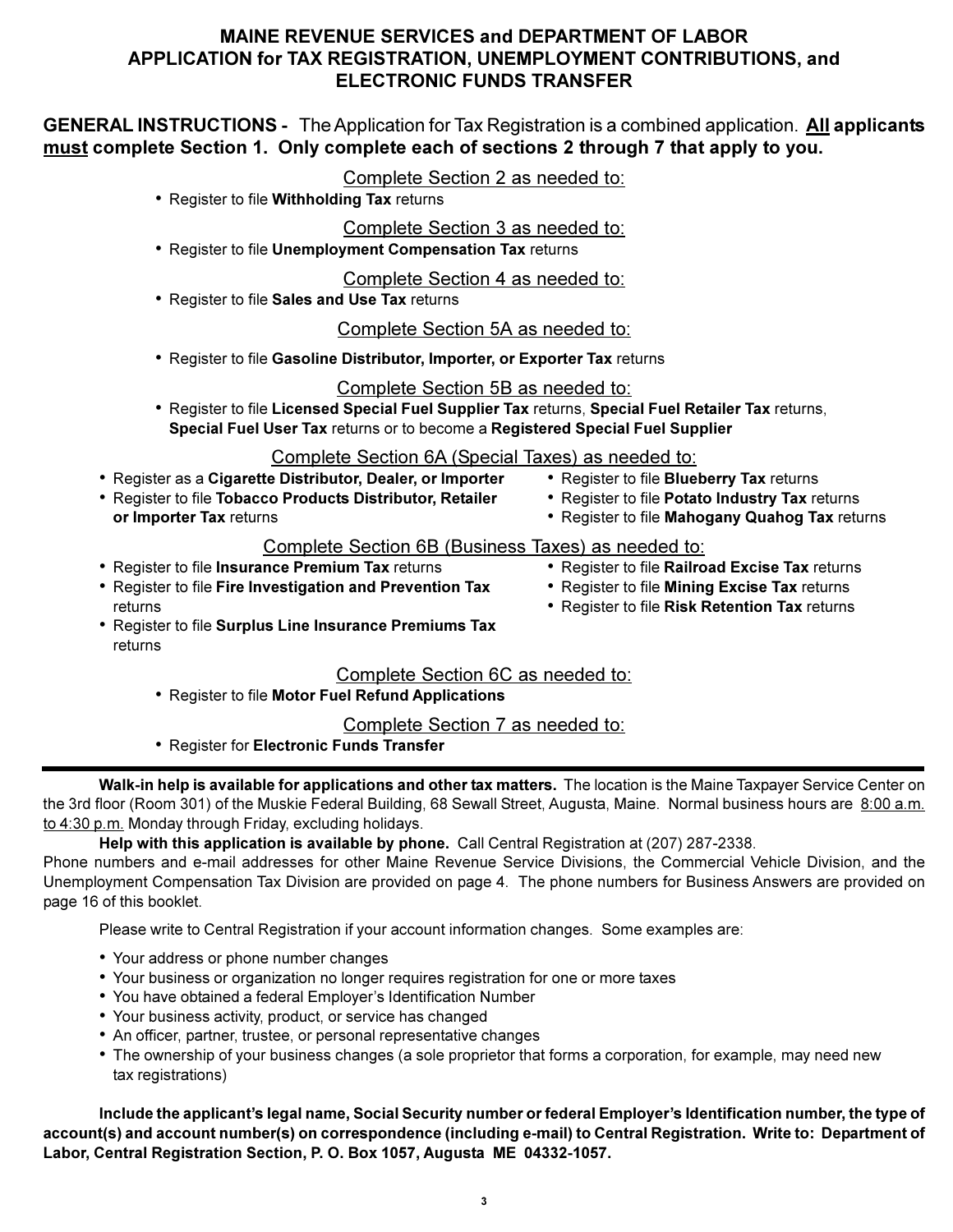# **CONTACT INFORMATION**

| <b>MAINE REVENUE SERVICES</b>                                                                                                                                                                    | <b>Telephone</b> | <b>E-mail Address</b>                                                              |
|--------------------------------------------------------------------------------------------------------------------------------------------------------------------------------------------------|------------------|------------------------------------------------------------------------------------|
|                                                                                                                                                                                                  |                  |                                                                                    |
|                                                                                                                                                                                                  |                  | compliance.tax@state.me.us                                                         |
| Motor Fuel Tax<br>Sales and Use Tax<br><b>Special Business Taxes</b><br>Withholding Tax                                                                                                          |                  |                                                                                    |
|                                                                                                                                                                                                  |                  | efunds.transfer@state.me.us                                                        |
|                                                                                                                                                                                                  |                  | income.tax@state.me.us                                                             |
| Individual Income Tax<br><b>Fiduciary and Estate Taxes</b><br>Business Taxes (Insurance/Fire Investigation Taxes, Risk Retention)  (207) 624-9753                                                |                  | withholding.tax@state.me.us<br>income.tax@state.me.us<br>corporate.tax@state.me.us |
|                                                                                                                                                                                                  |                  | prop.tax@state.me.us                                                               |
| <b>Commercial Forestry Excise Tax</b><br>Property Tax in Unorganized Territory of Maine<br>Real Estate Transfer Tax<br>Telecommunications Property Tax                                           |                  |                                                                                    |
|                                                                                                                                                                                                  |                  | sales.tax@state.me.us                                                              |
| Recycling Assistance Fees<br>Registration of Persons that Rent Temporary Retail Space<br>Sales and Use Tax<br>Sales Tax Exemption Certificate Applications                                       |                  |                                                                                    |
|                                                                                                                                                                                                  |                  | sales.tax@state.me.us                                                              |
| Business Taxes (Cigarette/Tobacco Products, Blueberry,<br>Potato, Mahogany Quahog Tax)<br>Railroad & Mining Excise Taxes<br>Motor Fuels and Special Taxes<br>Motor Fuel Refund Applications      |                  |                                                                                    |
| <b>DEPARTMENT OF LABOR</b>                                                                                                                                                                       |                  |                                                                                    |
| Maine Department of Labor<br>Unemployment Compensation Tax Division<br>P. O. Box 259<br>Augusta, ME 04332-0259                                                                                   |                  | division.uctax@state.me.us                                                         |
|                                                                                                                                                                                                  |                  | division.uctax@state.me.us                                                         |
|                                                                                                                                                                                                  |                  |                                                                                    |
| <b>OTHER</b><br><b>Commercial Vehicle Division</b><br>Station 29<br>Augusta, ME 04333<br><b>Fuel Use Unit</b><br>Contact the Commercial Vehicle Division for information or assistance regarding | 52136<br>ext.    | garry.hinkley@state.me.us                                                          |
| Fuel Use Identification decals or the International Fuel Tax Agreement.                                                                                                                          |                  |                                                                                    |

**MAINE REVENUE SERVICES on the Web** www.state.me.us/revenue

MAINE DEPARTMENT OF LABOR on the Web www.state.me.us/labor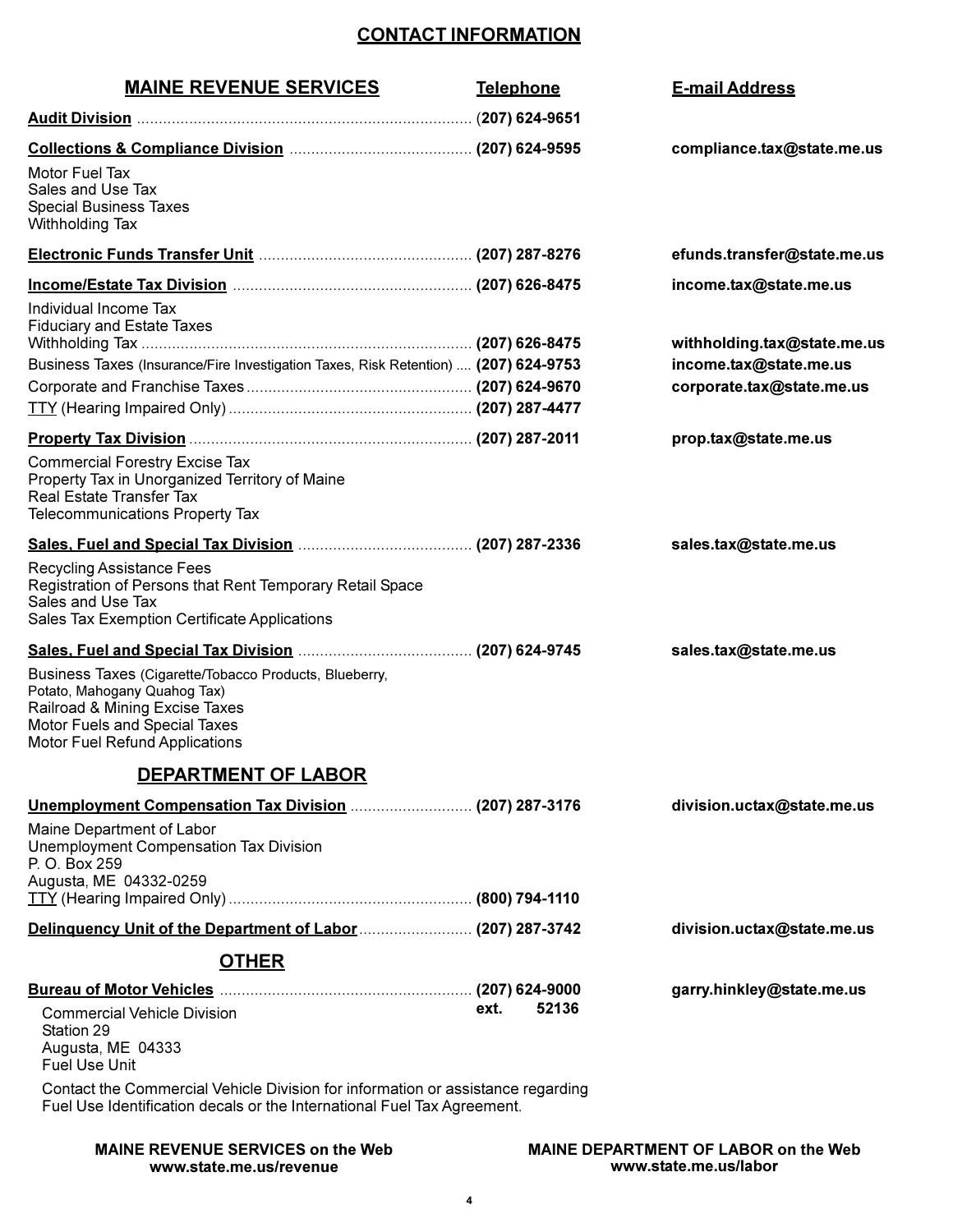# MAINE REVENUE SERVICES AND DEPARTMENT OF LABOR **APPLICATION FOR TAX REGISTRATION**



| Return Application to: Department of Labor, Central Registration Section, P.O. Box 1057, Augusta, ME 04332-1057         | 011091000                                                                                                                                                                                                                                                                                                                                    |
|-------------------------------------------------------------------------------------------------------------------------|----------------------------------------------------------------------------------------------------------------------------------------------------------------------------------------------------------------------------------------------------------------------------------------------------------------------------------------------|
| Section 2 - Withholding Tax<br>Section 3 - Unemployment Compensation Tax<br>Exporter Tax<br>Section 4 - Sales & Use Tax | ALL APPLICANTS MUST COMPLETE SECTION 1. COMPLETE OTHER SECTIONS AS NEEDED.<br>Indicate below each tax type for which you are applying for registration:<br>Section 5A - Gasoline Distributor, Importer or<br>Section 6A - Special Tax<br>Section 6B - Business Tax<br>Section 5B - Motor Fuel Taxes<br>Section 7 - Electronic Funds Transfer |
|                                                                                                                         | <b>SECTION 1 - TAXPAYER INFORMATION</b>                                                                                                                                                                                                                                                                                                      |
| <b>1. BUSINESS INFORMATION</b>                                                                                          |                                                                                                                                                                                                                                                                                                                                              |
|                                                                                                                         | Doing Business As <b>Discussion Control Control Control Control Control Control Control Control Control Control Control Control Control Control Control Control Control Control Control Control Control Control Control Control </b>                                                                                                         |
|                                                                                                                         |                                                                                                                                                                                                                                                                                                                                              |
|                                                                                                                         | Street Address of Business Location (Physical Location) ________________________                                                                                                                                                                                                                                                             |
|                                                                                                                         |                                                                                                                                                                                                                                                                                                                                              |
| 2. TYPE OF OWNERSHIP (check appropriate box)                                                                            | * = Federal Employer ID # required above                                                                                                                                                                                                                                                                                                     |
| Sole Proprietor<br>Partnership*                                                                                         | Estate*<br>Association*                                                                                                                                                                                                                                                                                                                      |
| C Corporation (Regular)*<br>Limited Partnership*                                                                        | Trust*<br>Other*                                                                                                                                                                                                                                                                                                                             |
| S Corporation (Sub "S")*<br>Limited Liability Company*                                                                  | Non Profit Organization (501(c)(3))*                                                                                                                                                                                                                                                                                                         |
| (attach copy of form 8832)<br>Corporation (Non Profit)*                                                                 | (attach copy of exemption letter)                                                                                                                                                                                                                                                                                                            |
| If you marked "Other", please explain type of ownership ________________________                                        |                                                                                                                                                                                                                                                                                                                                              |
|                                                                                                                         |                                                                                                                                                                                                                                                                                                                                              |
|                                                                                                                         |                                                                                                                                                                                                                                                                                                                                              |
|                                                                                                                         |                                                                                                                                                                                                                                                                                                                                              |
|                                                                                                                         | 3. BUSINESS DESCRIPTION/PRINCIPAL ACTIVITY (for example: Wholesale, Retail, Contractor, Etc.): _______________                                                                                                                                                                                                                               |
| 4. OWNER INFORMATION (Names of Partners, Officers or Members, Name of Trustee or Personal Representative)               |                                                                                                                                                                                                                                                                                                                                              |
| Name & Title                                                                                                            | Name & Title                                                                                                                                                                                                                                                                                                                                 |
| Social Security Number (required) ____________________________                                                          |                                                                                                                                                                                                                                                                                                                                              |
| % of Business Owned ___________                                                                                         | % of Business Owned __________                                                                                                                                                                                                                                                                                                               |
|                                                                                                                         |                                                                                                                                                                                                                                                                                                                                              |
|                                                                                                                         |                                                                                                                                                                                                                                                                                                                                              |
|                                                                                                                         | * EMPLOYERS REGISTERING WITH THE DEPARTMENT OF LABOR, PLEASE SEE SPECIFIC INSTRUCTIONS ON PAGE 11 FOR QUESTIONS 5 and 6.                                                                                                                                                                                                                     |
| 5. DO YOU OWN OTHER BUSINESSES? Yes<br>No                                                                               |                                                                                                                                                                                                                                                                                                                                              |
|                                                                                                                         | Other Business Name <b>Example 20</b> No. 2014 12:30 No. 2014                                                                                                                                                                                                                                                                                |
| Fed. Employer's ID No. (FEIN) ______________________________                                                            |                                                                                                                                                                                                                                                                                                                                              |
|                                                                                                                         | UC Employer Account No.                                                                                                                                                                                                                                                                                                                      |
| Address ___                                                                                                             | Address _____                                                                                                                                                                                                                                                                                                                                |
| <b>6. BUSINESS OWNERSHIP INFORMATION</b><br><b>Business Ownership Date:</b>                                             | How did you get the business?                                                                                                                                                                                                                                                                                                                |
| Did you get all of the previous owner's business or assets? Yes                                                         | No Previous Owner<br>Purchase<br>No<br><b>Foreclosure Sale</b>                                                                                                                                                                                                                                                                               |
| Did the previous owner retain a portion of the old business? Yes                                                        | No<br><b>Merger</b><br><b>Bankruptcy Sale</b>                                                                                                                                                                                                                                                                                                |
|                                                                                                                         | Other (describe)                                                                                                                                                                                                                                                                                                                             |
| Previous Owner's Address _____                                                                                          |                                                                                                                                                                                                                                                                                                                                              |
| Previous Owner's: Identification No. (FEIN/SSN)                                                                         |                                                                                                                                                                                                                                                                                                                                              |
| UC Employer Account No.                                                                                                 | Sales Tax Registration No.                                                                                                                                                                                                                                                                                                                   |
| Did the previous owner do business in Maine? Yes<br>No                                                                  | Did the previous owner have employees in Maine?<br>No<br>Yes                                                                                                                                                                                                                                                                                 |
| 7. FEDERAL UNEMPLOYMENT TAX                                                                                             |                                                                                                                                                                                                                                                                                                                                              |
| Is your organization subject to the Federal Unemployment Tax?<br>Yes                                                    | <b>Unknown</b><br>No                                                                                                                                                                                                                                                                                                                         |
|                                                                                                                         | I certify that the information contained in each section of this application is true, correct and complete to the best of my knowledge                                                                                                                                                                                                       |
|                                                                                                                         | and belief. This application must be signed by an owner, partner, member, officer, trustee or personal representative.                                                                                                                                                                                                                       |
| <b>TITLE</b><br><b>SIGNATURE</b>                                                                                        | DATE<br>PHONE NUMBER                                                                                                                                                                                                                                                                                                                         |
| PLEASE PRINT OR TYPE YOUR NAME                                                                                          |                                                                                                                                                                                                                                                                                                                                              |

Check here to have an agency representative contact you for help with the regulations specific to your business.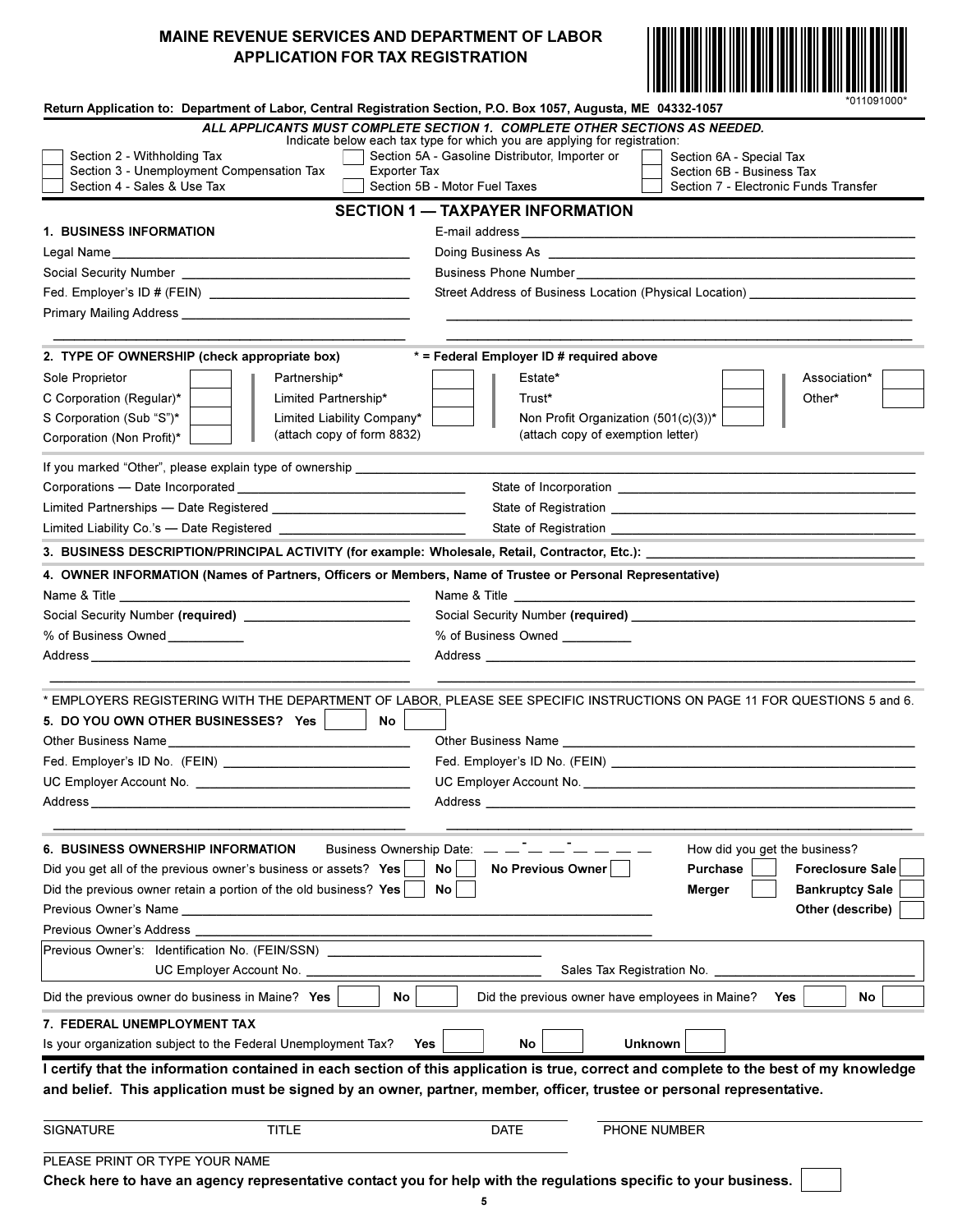# **SECTION 2**

# **WITHHOLDING TAX**



|                                                                                                        |                                             | (Complete Section 3 if any of your employees physically work in Maine.)                                                                                                                                                                      |            |                                                                                                                                                             |
|--------------------------------------------------------------------------------------------------------|---------------------------------------------|----------------------------------------------------------------------------------------------------------------------------------------------------------------------------------------------------------------------------------------------|------------|-------------------------------------------------------------------------------------------------------------------------------------------------------------|
| NOTE: FEDERAL ID NUMBER REQUIRED on front.                                                             |                                             |                                                                                                                                                                                                                                              | 111091100* |                                                                                                                                                             |
| 8. REGISTRATION DATE FOR WITHHOLDING TAX:                                                              |                                             |                                                                                                                                                                                                                                              |            |                                                                                                                                                             |
|                                                                                                        |                                             | This is the date you began withholding Maine income tax or were required to withhold Maine income tax.                                                                                                                                       |            |                                                                                                                                                             |
| 9. ESTIMATED ANNUAL WITHHOLDING TAX LIABILITY                                                          |                                             | <b>Payment Frequency</b>                                                                                                                                                                                                                     |            | Withholding of                                                                                                                                              |
| Complete Section 3 to register as an employer with<br>the Department of Labor and to file unemployment |                                             | Semi-Weekly                                                                                                                                                                                                                                  |            | \$18,000 or more per year                                                                                                                                   |
| insurance contributions and employer wage reports.                                                     |                                             | Quarterly                                                                                                                                                                                                                                    |            | less than \$18,000 per year                                                                                                                                 |
| <b>10. WITHHOLDING TAX ACCOUNT ADDRESS</b>                                                             |                                             |                                                                                                                                                                                                                                              |            |                                                                                                                                                             |
|                                                                                                        |                                             |                                                                                                                                                                                                                                              |            |                                                                                                                                                             |
|                                                                                                        |                                             |                                                                                                                                                                                                                                              |            |                                                                                                                                                             |
|                                                                                                        |                                             | <b>SECTION 3</b><br>UNEMPLOYMENT CONTRIBUTIONS                                                                                                                                                                                               |            |                                                                                                                                                             |
|                                                                                                        |                                             |                                                                                                                                                                                                                                              |            |                                                                                                                                                             |
| 12. PERSON IN CHARGE OF PAYROLL RECORDS:                                                               |                                             |                                                                                                                                                                                                                                              |            |                                                                                                                                                             |
|                                                                                                        |                                             |                                                                                                                                                                                                                                              |            |                                                                                                                                                             |
|                                                                                                        |                                             |                                                                                                                                                                                                                                              |            |                                                                                                                                                             |
| 13. List All Maine Work Locations:                                                                     |                                             |                                                                                                                                                                                                                                              |            |                                                                                                                                                             |
|                                                                                                        |                                             |                                                                                                                                                                                                                                              |            |                                                                                                                                                             |
| City and/or Town                                                                                       | No. Employees                               | <b>Principal Activity</b><br>Type of Goods or Services                                                                                                                                                                                       |            |                                                                                                                                                             |
|                                                                                                        |                                             |                                                                                                                                                                                                                                              |            |                                                                                                                                                             |
|                                                                                                        |                                             |                                                                                                                                                                                                                                              |            |                                                                                                                                                             |
|                                                                                                        |                                             |                                                                                                                                                                                                                                              |            |                                                                                                                                                             |
|                                                                                                        |                                             |                                                                                                                                                                                                                                              |            |                                                                                                                                                             |
|                                                                                                        |                                             |                                                                                                                                                                                                                                              |            |                                                                                                                                                             |
|                                                                                                        |                                             | 14. FOR MULTIPLE LOCATIONS AND/OR ACTIVITIES: If one of the above locations represents an auxiliary unit for the primary establishment, please<br>Area; (D) Auxiliaries, Not Classified (Repair Shops, Computer Maintenance, Garages, etc.). |            | indicate by putting the appropriate letter next to the activity: (A) Administrative Office; (B) Research, Development and Testing; (C) Warehouse or Storage |
| insurance coverage, are you requesting voluntary coverage?                                             |                                             | 15. If it is determined that you do not meet the requirements for mandatory unemployment  YES                                                                                                                                                |            | NΟ                                                                                                                                                          |
| and address on a separate sheet and attach to this application.                                        |                                             | 16. Have you engaged any contractors to perform any service for you which was part of  YES<br>your usual course of business in the current or preceding year? If "YES," give name                                                            |            | ΝO                                                                                                                                                          |
|                                                                                                        |                                             |                                                                                                                                                                                                                                              | ΝO         |                                                                                                                                                             |
|                                                                                                        |                                             |                                                                                                                                                                                                                                              |            |                                                                                                                                                             |
| 19. Do any of your workers provide domestic service for you? If "YES," and you have                    |                                             |                                                                                                                                                                                                                                              |            | ΝO                                                                                                                                                          |
| 20.                                                                                                    |                                             |                                                                                                                                                                                                                                              | ΝO         |                                                                                                                                                             |
|                                                                                                        | 21. DATE EMPLOYEES FIRST EMPLOYED IN MAINE: |                                                                                                                                                                                                                                              |            |                                                                                                                                                             |
|                                                                                                        |                                             |                                                                                                                                                                                                                                              |            | 22. In the spaces below, enter the total amount of reportable wages paid each quarter of the current and preceding calendar years. ENTER ONLY WAGES         |
| PAID TO DATE FOR EMPLOYEES THAT WORKED IN MAINE - DO NOT ESTIMATE.                                     |                                             |                                                                                                                                                                                                                                              |            |                                                                                                                                                             |

| Wages Paid<br>(enter year below) | Calendar Quarter<br>Ending March 31 | Calendar Quarter<br>Ending June 30 | Calendar Quarter<br>Ending September 30 | Calendar Quarter<br>Ending December 31 |
|----------------------------------|-------------------------------------|------------------------------------|-----------------------------------------|----------------------------------------|
| Preceding Year                   |                                     |                                    |                                         |                                        |
| <b>Current Year</b>              | ъ                                   |                                    |                                         |                                        |

23. Enter the date which the workers you employed, in Maine, met one of the following conditions (include full and partial weeks).

|                       | a. General employers - 20 weeks in a calendar year/\$1,500 in a quarter $\ldots$ $\ldots$ $\ldots$ $\ldots$ $\ldots$ $\ldots$ $\ldots$ $\ldots$ $\ldots$ $\ldots$ $\ldots$ $\ldots$ $\ldots$ $\ldots$ $\ldots$ $\ldots$ $\ldots$ $\ldots$ $\ldots$ $\ldots$ |                                     |
|-----------------------|-------------------------------------------------------------------------------------------------------------------------------------------------------------------------------------------------------------------------------------------------------------|-------------------------------------|
|                       |                                                                                                                                                                                                                                                             |                                     |
|                       |                                                                                                                                                                                                                                                             |                                     |
| OFFICF<br>USE<br>ONLY | Liability established under §1043(9) as of<br>contributions due from<br>Field Advisor and Examiner<br>Date                                                                                                                                                  | OFFICF<br><b>USE</b><br><b>ONLY</b> |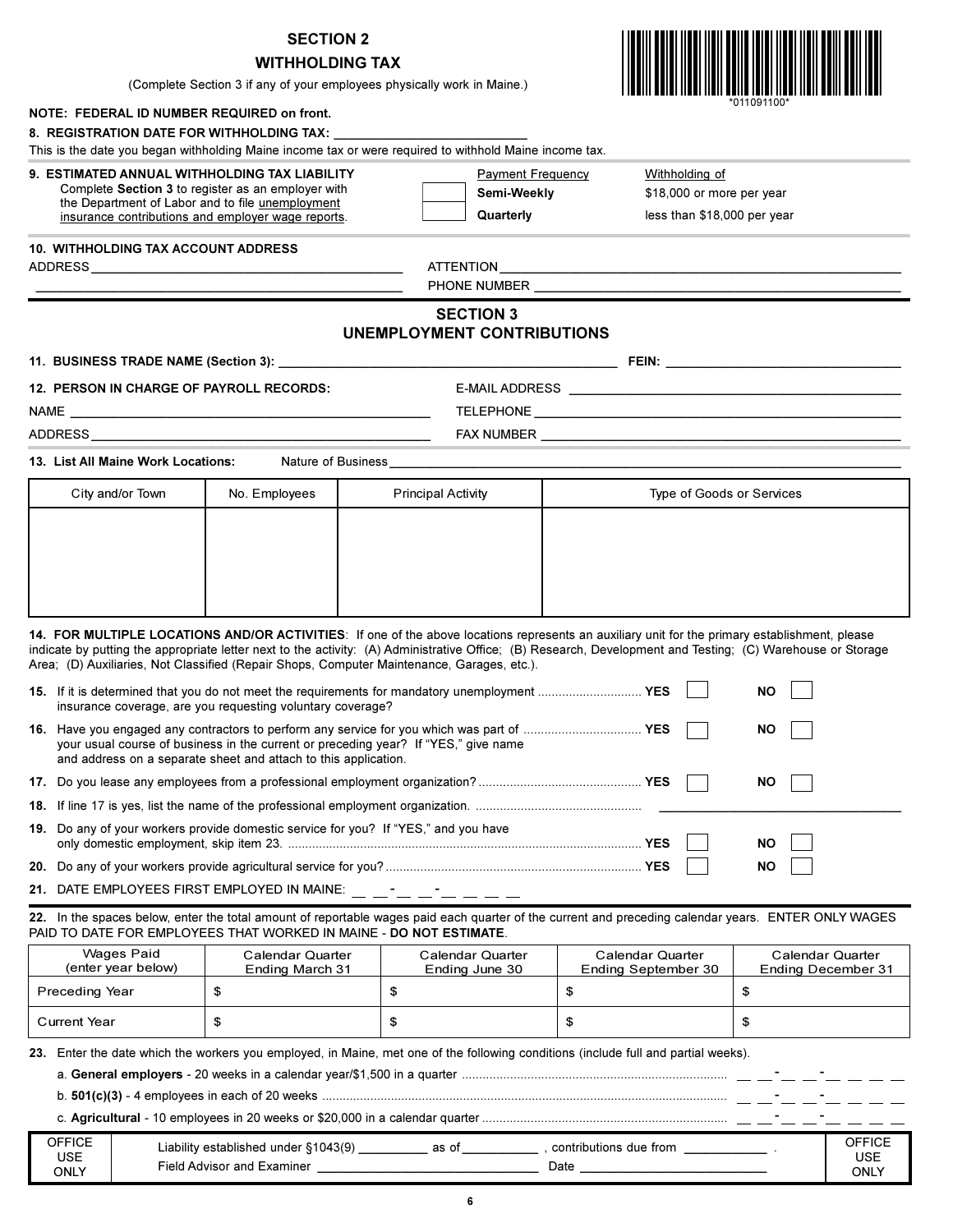

MAINE REVENUE SERVICES AND DEPARTMENT OF LABOR **APPLICATION FOR TAX REGISTRATION** 

|                |                                          |                                                                                 | <b>SECTION 4 - SALES &amp; USE TAX</b>                                                                                                                                                                                                                                                                                                                                                                       |  |
|----------------|------------------------------------------|---------------------------------------------------------------------------------|--------------------------------------------------------------------------------------------------------------------------------------------------------------------------------------------------------------------------------------------------------------------------------------------------------------------------------------------------------------------------------------------------------------|--|
|                |                                          |                                                                                 |                                                                                                                                                                                                                                                                                                                                                                                                              |  |
|                | 25. SALES & USE TAX REGISTRATION         |                                                                                 | <b>26. USE TAX REGISTRATION ONLY</b><br>⇔ Select only one                                                                                                                                                                                                                                                                                                                                                    |  |
|                |                                          | or making purchases subject to Sales Tax, Use Tax or Recycling Assistance Fees. | 27. REGISTRATION DATE FOR SALES/USE TAX: This is the date you began selling goods or making rentals, providing services                                                                                                                                                                                                                                                                                      |  |
|                |                                          |                                                                                 | 28. DESCRIBE THE TYPES OF GOODS SOLD, RENTALS MADE, SERVICES PROVIDED AND/OR TAXABLE PURCHASES MADE: University of the strategy of the strategy of the strategy of the strategy of the strategy of the strategy of the strateg                                                                                                                                                                               |  |
|                | <b>MANUFACTURERS?</b>                    | <b>YES</b><br>NO.<br>HOUSE OR TOURIST OR TRAILER CAMP; A MANUFACTURER?          | 28A. ARE YOU (OR WILL YOU BE) ENGAGED IN ANY OF THE FOLLOWING ACTIVITIES: RENTALS OF VIDEO TAPES, EQUIPMENT OR VIDEO GAMES;<br>RENTALS OF AUTOMOBILES, EITHER SHORT- OR LONG-TERM; SALES OF TIRES OR LEAD ACID BATTERIES; SALES OF FUEL OR ELECTRICITY TO<br>ARE YOU ANY OF THE FOLLOWING: SELLING PREPARED FOODS; LICENSED TO SERVE ALCOHOLIC BEVERAGES; A HOTEL, MOTEL, ROOMING<br><b>YES</b><br><b>NO</b> |  |
|                |                                          | 29. ESTIMATED SALES/USE TAX YOU EXPECT TO COLLECT                               |                                                                                                                                                                                                                                                                                                                                                                                                              |  |
|                |                                          | Filing Frequency Sales/Use Tax Liability of                                     | Seasonal - (Check which months the business is active)                                                                                                                                                                                                                                                                                                                                                       |  |
|                | <b>Monthly</b>                           | \$600.00 or more per month                                                      | Sept.<br>January<br>May                                                                                                                                                                                                                                                                                                                                                                                      |  |
|                | Quarterly                                | \$100.00-\$599.99 per month                                                     | February<br>Oct.<br>June                                                                                                                                                                                                                                                                                                                                                                                     |  |
|                | Semi-Annual                              | \$0.00-\$99.99 per month                                                        | March<br>July<br>Nov.                                                                                                                                                                                                                                                                                                                                                                                        |  |
|                |                                          |                                                                                 | April<br>Aug.<br>Dec.                                                                                                                                                                                                                                                                                                                                                                                        |  |
|                |                                          |                                                                                 | 30. CONSOLIDATED REPORTING INFORMATION. You must have 3 or more business locations with the same owner and FEIN or SSN.                                                                                                                                                                                                                                                                                      |  |
|                |                                          | REQUEST TO FILE CONSOLIDATED SALES/USE TAX RETURNS                              | <b>YES</b><br><b>NO</b>                                                                                                                                                                                                                                                                                                                                                                                      |  |
|                |                                          | CONSOLIDATED REPORTING NUMBER BEING USED:                                       |                                                                                                                                                                                                                                                                                                                                                                                                              |  |
|                | <b>31. SALES/USE TAX ACCOUNT ADDRESS</b> |                                                                                 |                                                                                                                                                                                                                                                                                                                                                                                                              |  |
| <b>ADDRESS</b> |                                          | <u> 1989 - Johann Stein, mars an deutscher Stein († 1989)</u>                   |                                                                                                                                                                                                                                                                                                                                                                                                              |  |
|                |                                          |                                                                                 | PHONE NUMBER                                                                                                                                                                                                                                                                                                                                                                                                 |  |
|                |                                          |                                                                                 |                                                                                                                                                                                                                                                                                                                                                                                                              |  |

| FOR OFFICE USE ONLY |                   |
|---------------------|-------------------|
| REG NO.:            | GEO. CODE:        |
| REG NO.:            | <b>TOWN CODE:</b> |
| BUS, CODE:          | SIC CODE:         |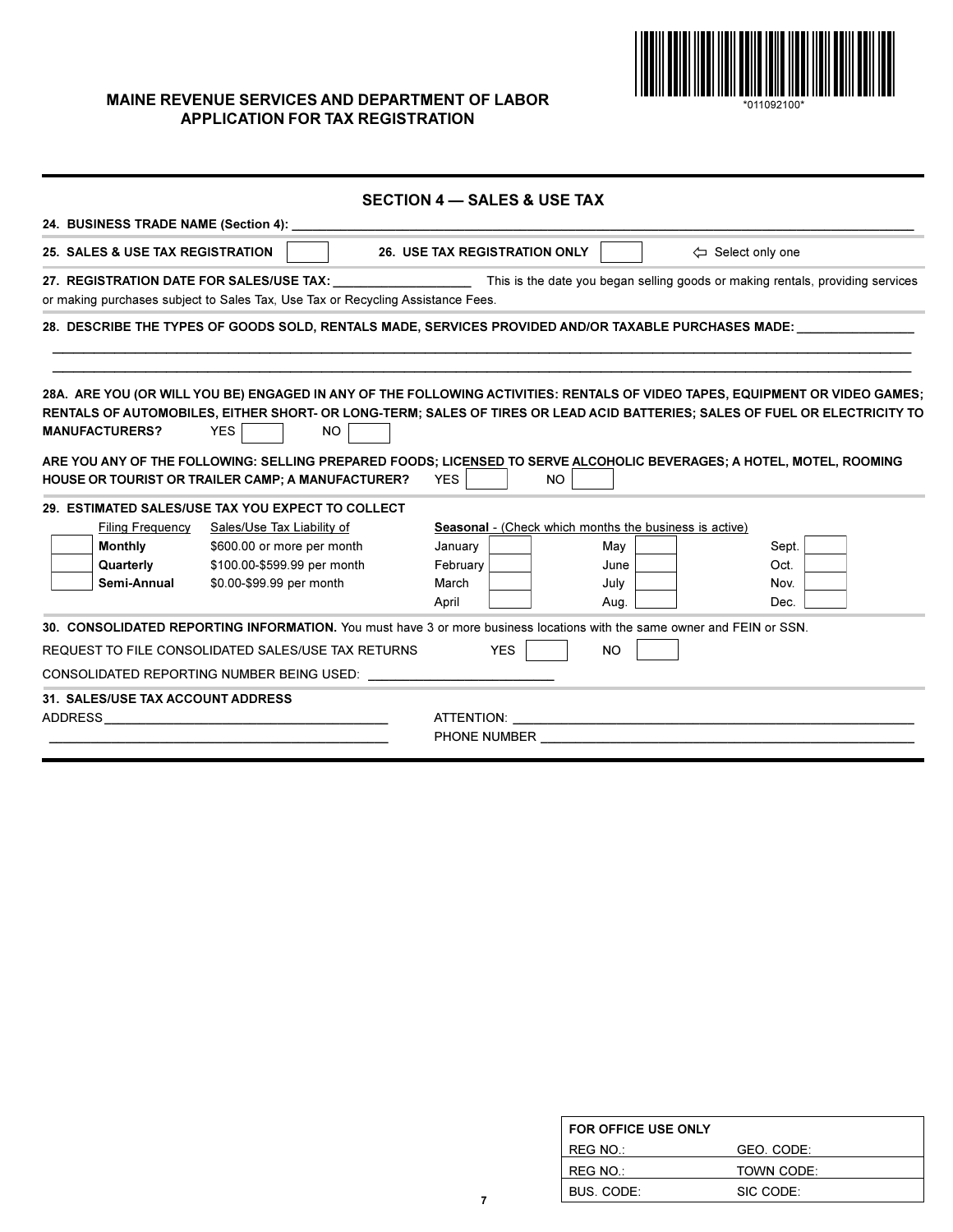# **MAINE REVENUE SERVICES AND DEPARTMENT OF LABOR APPLICATION FOR TAX REGISTRATION**

SECTION 5A - MOTOR FUEL TAXES - GASOLINE TAX 33. APPLICATION FOR GASOLINE DISTRIBUTOR CERTIFICATE 34. APPLICATION FOR GASOLINE IMPORTER CERTIFICATE 35. IMPORTER TYPE OF GASOLINE USE: OWN USE **RESALE BOTH** 36. APPLICATION FOR GASOLINE EXPORTER CERTIFICATE 37. REGISTRATION DATE FOR GASOLINE TAX REPORTING: 38. LICENSE/CERTIFICATE INFORMATION FOR OTHER STATES/PROVINCES Attach additional pages if needed **STATE/PROVINCE NAME TYPE OF LICENSE LIC./CERT. NUMBER** 39. GASOLINE TAX ACCOUNT ADDRESS **ADDRESS ATTENTION** PHONE NUMBER THE STATE OF THE STATE OF THE STATE OF THE STATE OF THE STATE OF THE STATE OF THE STATE OF THE STATE OF THE STATE OF THE STATE OF THE STATE OF THE STATE OF THE STATE OF THE STATE OF THE STATE OF THE STATE OF T **SECTION 5B - MOTOR FUEL TAXES - SPECIAL FUEL** 40. Select one type of certificate: APPLICATION FOR LICENSED SPECIAL FUEL SUPPLIER CERTIFICATE ............ APPLICATION FOR REGISTERED SPECIAL FUEL SUPPLIER CERTIFICATE ....... | LOW ENERGY FUELS (propane) 42. TYPE OF SPECIAL FUEL SOLD or USED: DISTILLATES (diesel, kero, #2 oil) 43. SPECIAL FUEL ACCOUNT ADDRESS ADDRESS ATTENTION PHONE NUMBER

| FOR OFFICE USE ONLY |  |
|---------------------|--|
| CERT. NO.:          |  |
| CERT. NO.:          |  |
| SIC CODE            |  |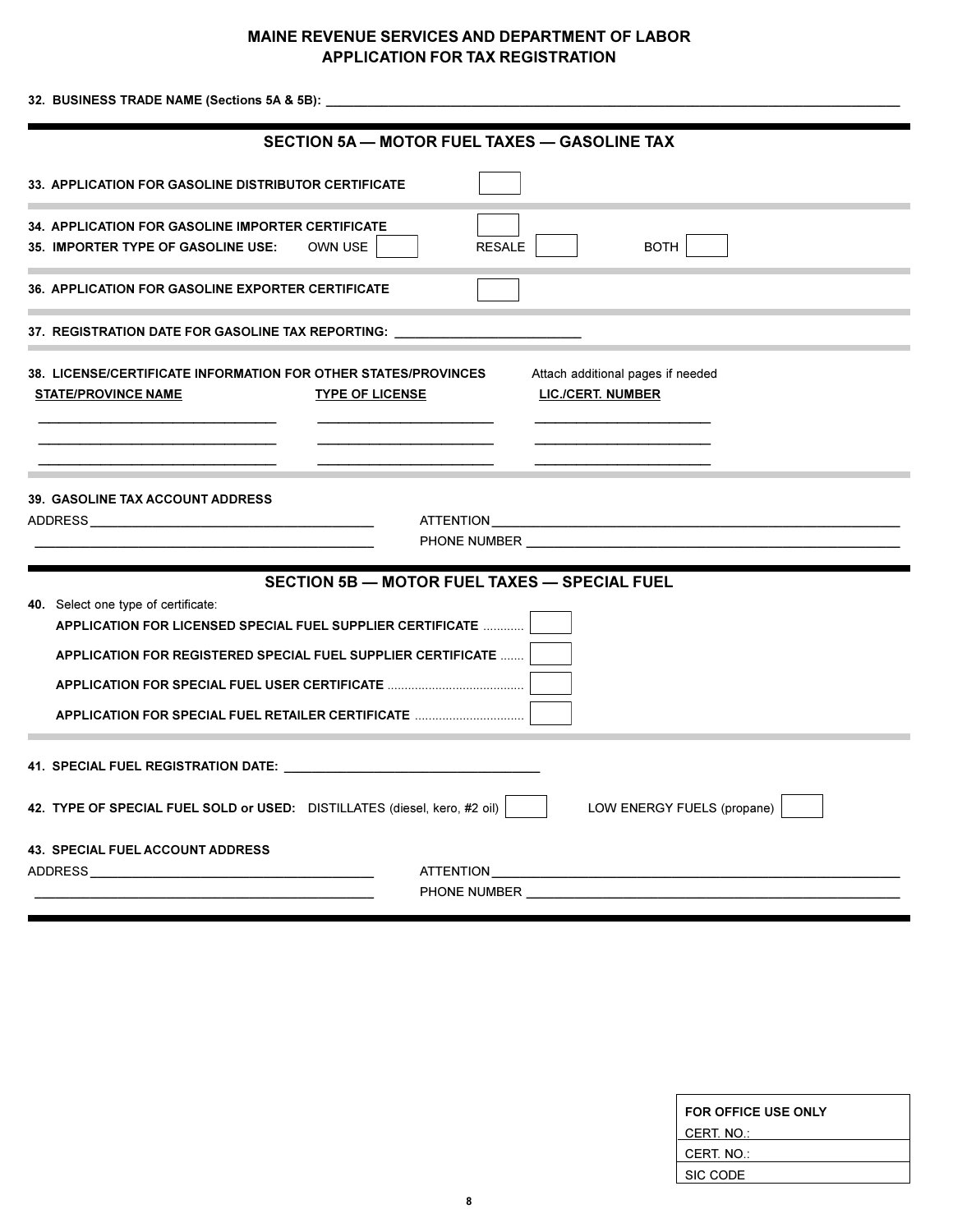# MAINE REVENUE SERVICES AND DEPARTMENT OF LABOR APPLICATION FOR TAX REGISTRATION AND UNEMPLOYMENT CONTRIBUTIONS

| 44. BUSINESS TRADE NAME (Sections 6A, 6B & 6C): _                                  |                                                                                                                                              |  |  |
|------------------------------------------------------------------------------------|----------------------------------------------------------------------------------------------------------------------------------------------|--|--|
| 45. REGISTRATION DATE: ______________________                                      |                                                                                                                                              |  |  |
| <b>46. ACCOUNT ADDRESS</b>                                                         |                                                                                                                                              |  |  |
|                                                                                    |                                                                                                                                              |  |  |
|                                                                                    | <b>PHONE NUMBER EXAMPLE AND RESIDENCE</b>                                                                                                    |  |  |
|                                                                                    | <b>SECTION 6A - SPECIAL TAXES</b>                                                                                                            |  |  |
|                                                                                    | (You must complete lines 44 through 46 above)                                                                                                |  |  |
| Original Appl.<br>47. CIGARETTE TAX:                                               | Renewal                                                                                                                                      |  |  |
| Original Appl.<br><b>48. TOBACCO PRODUCTS TAX:</b>                                 | Renewal                                                                                                                                      |  |  |
| <b>RESIDENT DISTRIBUTOR</b><br>NONRESIDENT DISTRIBUTOR                             | UNCLASSIFIED IMPORTER<br><b>RETAILER</b>                                                                                                     |  |  |
| Original Appl.<br>49. BLUEBERRY TAX:                                               | Previous License # 2009 and 2009 and 2009 and 2009 and 2009 and 2009 and 2009 and 2009 and 2009 and 2009 and 20<br>Renewal                   |  |  |
| <b>50. POTATO INDUSTRY TAX</b>                                                     | 51. MAHOGANY QUAHOG TAX                                                                                                                      |  |  |
|                                                                                    | <b>SECTION 6B - BUSINESS TAXES</b>                                                                                                           |  |  |
|                                                                                    | (You must complete lines 44 through 46 above)                                                                                                |  |  |
| <b>52. INSURANCE PREMIUM TAX</b>                                                   | <b>Quarterly Filer</b><br><b>Annual Filer</b><br>(Check one)                                                                                 |  |  |
| 53. SURPLUS LINE INSURANCE PREMIUM TAX                                             | Quarterly Filer<br><b>Annual Filer</b>                                                                                                       |  |  |
|                                                                                    | Annual filers certify that their annual liability for Insurance Premium Tax and/or Surplus Line Insurance Premium Tax will not exceed \$500. |  |  |
| 54. FIRE INVESTIGATION & PREVENTION TAX                                            | <b>Annual Filer</b><br>(Check one)<br><b>Monthly Filer</b>                                                                                   |  |  |
|                                                                                    | Annual filers certify that their annual liability for Fire Prevention and Investigation Tax will not exceed \$500.                           |  |  |
|                                                                                    |                                                                                                                                              |  |  |
| 55. RISK RETENTION TAX<br><b>57. RAILROAD EXCISE TAX</b>                           | <b>56. MINING EXCISE TAX</b>                                                                                                                 |  |  |
|                                                                                    | <b>SECTION 6C - MOTOR FUEL REFUND APPLICATIONS</b><br>(You must complete lines 44 through 46 above)                                          |  |  |
| 58. RETAIL DEALER'S GASOLINE SHRINKAGE REFUND APPLICATION                          |                                                                                                                                              |  |  |
| 59. SPECIAL FUEL & GASOLINE OFF-HIGHWAY REFUND APPLICATION                         |                                                                                                                                              |  |  |
| 60. REGIONAL TRANSPORTATION CORPORATION REFUND APPLICATION                         |                                                                                                                                              |  |  |
| 61. AERONAUTICAL FUEL REFUND APPLICATION                                           |                                                                                                                                              |  |  |
| 62. REFUND APPLICATION FOR EXCISE TAX PAID BY RETAIL DEALERS ON WORTHLESS ACCOUNTS |                                                                                                                                              |  |  |
| 63. SPECIAL FUEL & GASOLINE REFUND APPLICATION — POLITICAL SUBDIVISIONS            |                                                                                                                                              |  |  |
| FOR CIGARETTE & TOBACCO PRODUCTS TAX USE ONLY                                      | <b>FOR OFFICE USE ONLY</b>                                                                                                                   |  |  |
|                                                                                    | LIC./ACCT#:                                                                                                                                  |  |  |
| LIC./ACCT#:<br>СK<br>AMT<br>MO<br>CA<br>NM                                         |                                                                                                                                              |  |  |
|                                                                                    | LIC./ACCT#:                                                                                                                                  |  |  |
|                                                                                    | SIC CODE:                                                                                                                                    |  |  |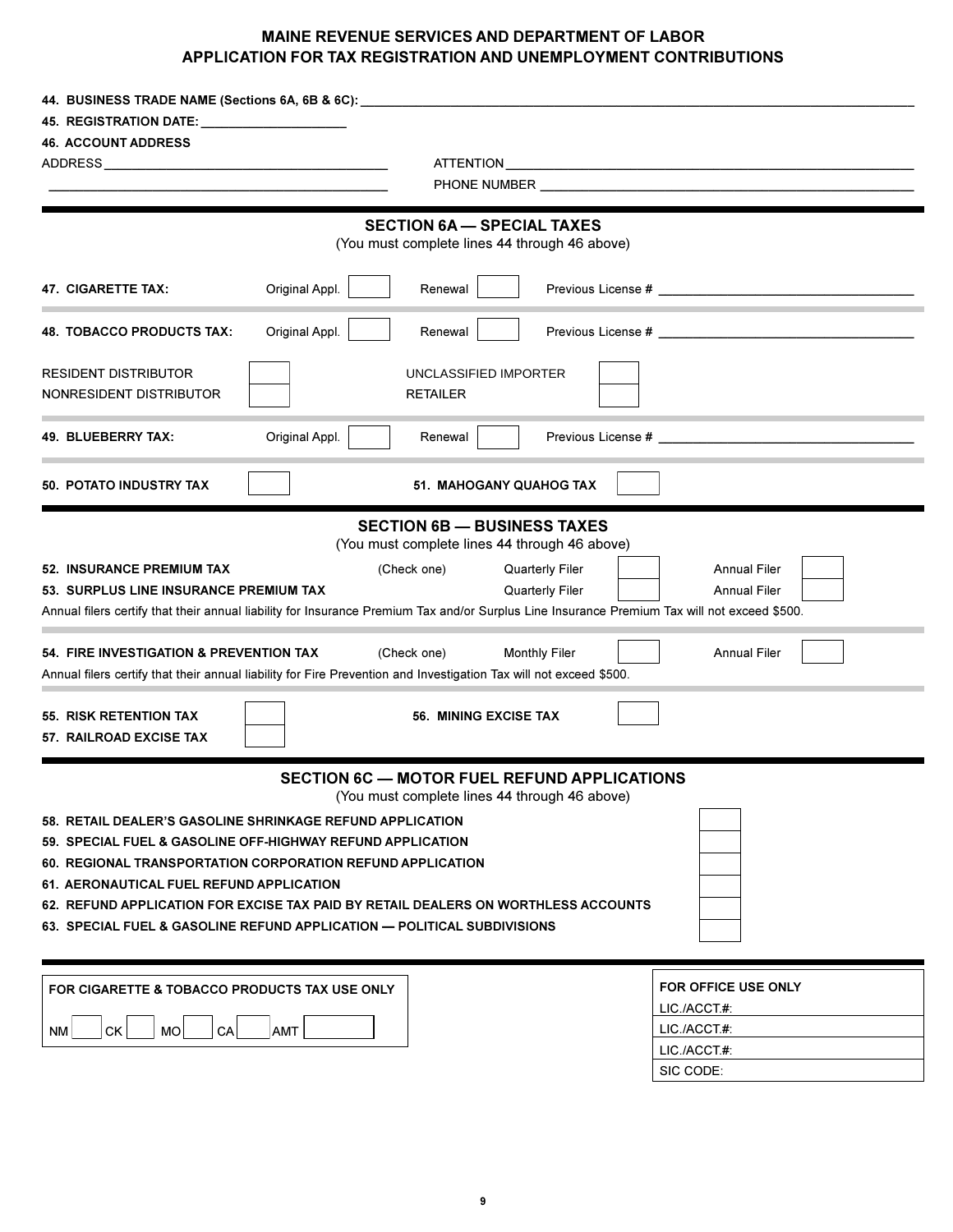| <b>MAINE REVENUE SERVICES</b>                                                                                        |                                                                                        |                                             |                                                                                                                                                                                                                                |     |
|----------------------------------------------------------------------------------------------------------------------|----------------------------------------------------------------------------------------|---------------------------------------------|--------------------------------------------------------------------------------------------------------------------------------------------------------------------------------------------------------------------------------|-----|
|                                                                                                                      |                                                                                        |                                             | SECTION 7 - ELECTRONIC FUNDS TRANSFER APPLICATION                                                                                                                                                                              |     |
|                                                                                                                      |                                                                                        |                                             | EFT Unit, Maine Revenue Services, 24 State House Station, Augusta, ME 04333-0024                                                                                                                                               |     |
| Tel.: (207) 287-8276                                                                                                 |                                                                                        | Fax: (207) 287-6975                         | E-mail: efunds.transfer@state.me.us                                                                                                                                                                                            |     |
|                                                                                                                      |                                                                                        |                                             | Visit Maine Revenue Services at http://www.state.me.us/revenue                                                                                                                                                                 |     |
| 64. Indicate Application Type:                                                                                       | <b>ACH CREDIT</b>                                                                      |                                             |                                                                                                                                                                                                                                |     |
|                                                                                                                      |                                                                                        | <b>ACH DEBIT</b> (Telephone Payment Method) |                                                                                                                                                                                                                                |     |
| <b>65. APPLICANT INFORMATION:</b>                                                                                    |                                                                                        |                                             |                                                                                                                                                                                                                                |     |
| Legal Name(s)                                                                                                        | <u> 1980 - Jan Barat, martin da basar da basar da basar da basar da basar da basar</u> |                                             |                                                                                                                                                                                                                                |     |
|                                                                                                                      |                                                                                        |                                             | Contact Person's Name                                                                                                                                                                                                          |     |
|                                                                                                                      |                                                                                        |                                             |                                                                                                                                                                                                                                |     |
|                                                                                                                      |                                                                                        |                                             |                                                                                                                                                                                                                                |     |
|                                                                                                                      |                                                                                        |                                             | E-Mail Address [1986] [1986] [1986] [1986] [1986] [1986] [1986] [1986] [1986] [1986] [1986] [1986] [1986] [1986] [1986] [1986] [1986] [1986] [1986] [1986] [1986] [1986] [1986] [1986] [1986] [1986] [1986] [1986] [1986] [198 |     |
| * Only sole proprietors should provide a social security number                                                      |                                                                                        |                                             |                                                                                                                                                                                                                                |     |
| <b>66. FINANCIAL INSTITUTION:</b>                                                                                    |                                                                                        |                                             |                                                                                                                                                                                                                                |     |
|                                                                                                                      |                                                                                        |                                             |                                                                                                                                                                                                                                |     |
| Address                                                                                                              |                                                                                        |                                             |                                                                                                                                                                                                                                |     |
| Telephone Number                                                                                                     |                                                                                        |                                             |                                                                                                                                                                                                                                |     |
|                                                                                                                      |                                                                                        |                                             |                                                                                                                                                                                                                                |     |
| 67a. ACH DEBIT APPLICANTS ONLY:                                                                                      |                                                                                        |                                             |                                                                                                                                                                                                                                |     |
| Type of Account: Checking                                                                                            | Savings <b>A</b>                                                                       |                                             |                                                                                                                                                                                                                                |     |
| You must provide a voided check or a letter from your bank certifying its RTN & your account number.                 |                                                                                        |                                             |                                                                                                                                                                                                                                |     |
|                                                                                                                      |                                                                                        |                                             | CREDIT UNION CUSTOMERS PLEASE HAVE YOUR CREDIT UNION VALIDATE THE CORRECT BANK ACCOUNT NUMBER TO USE FOR ACH                                                                                                                   |     |
| (AUTOMATED CLEARING HOUSE) PURPOSES.                                                                                 |                                                                                        |                                             |                                                                                                                                                                                                                                |     |
| Are you a service bureau, tax preparer, or business that remits taxes on behalf of other companies? Yes <sup>*</sup> |                                                                                        |                                             | No.                                                                                                                                                                                                                            |     |
| payment system. You must use the ACH Credit Method (see below).                                                      |                                                                                        |                                             | *If you checked "Yes" and funds will be withdrawn from your bank account rather than your client's bank account, you are not eligible for this                                                                                 |     |
|                                                                                                                      |                                                                                        |                                             | ACH Debit instructions will be provided by the Electronic Funds Transfer Unit.                                                                                                                                                 |     |
|                                                                                                                      |                                                                                        |                                             |                                                                                                                                                                                                                                |     |
| 67b. ACH CREDIT APPLICANTS ONLY:                                                                                     |                                                                                        |                                             |                                                                                                                                                                                                                                |     |
| Are you a service bureau, a tax preparer, a third party withholder, or do you remit taxes for other companies?       |                                                                                        |                                             | Yes*                                                                                                                                                                                                                           | No. |
|                                                                                                                      |                                                                                        |                                             | *If you checked "Yes" because you remit taxes for others to Maine Revenue Services, you only need to fill out one EFT application.                                                                                             |     |
|                                                                                                                      |                                                                                        |                                             | Persons applying for ACH credit must be capable of initiating ACH credits in the required CCD+ and TXP formats.                                                                                                                |     |
|                                                                                                                      |                                                                                        |                                             | ACH credit instructions will be provided by the Electronic Funds Transfer Unit.                                                                                                                                                |     |
|                                                                                                                      |                                                                                        |                                             |                                                                                                                                                                                                                                |     |
| <b>68. TAX PAYMENT TYPE:</b>                                                                                         |                                                                                        |                                             |                                                                                                                                                                                                                                |     |
| Electronic Funds Transfers are requested for the following:                                                          |                                                                                        |                                             |                                                                                                                                                                                                                                |     |
| <b>Tax Payment Type</b>                                                                                              |                                                                                        | <b>Tax Account ID Number</b>                | <b>Office Use Only</b>                                                                                                                                                                                                         |     |
|                                                                                                                      |                                                                                        |                                             |                                                                                                                                                                                                                                |     |
|                                                                                                                      |                                                                                        |                                             |                                                                                                                                                                                                                                |     |
|                                                                                                                      |                                                                                        |                                             |                                                                                                                                                                                                                                |     |
|                                                                                                                      |                                                                                        |                                             |                                                                                                                                                                                                                                |     |
| Attach a separate sheet if additional space is needed.                                                               |                                                                                        |                                             |                                                                                                                                                                                                                                |     |
|                                                                                                                      |                                                                                        |                                             | 69. SIGNATURE: I certify that the information contained on this application is true, correct and complete to the best of my knowledge and belief.                                                                              |     |

If I have completed the ACH debit block (67a above), I authorize Maine Revenue Services to present debit entries to the bank account stated above upon the express authorization of this taxpayer for payments made to Maine Revenue Services.

This application must be signed by an owner, partner or officer.

Signature

Date

Please print or type your name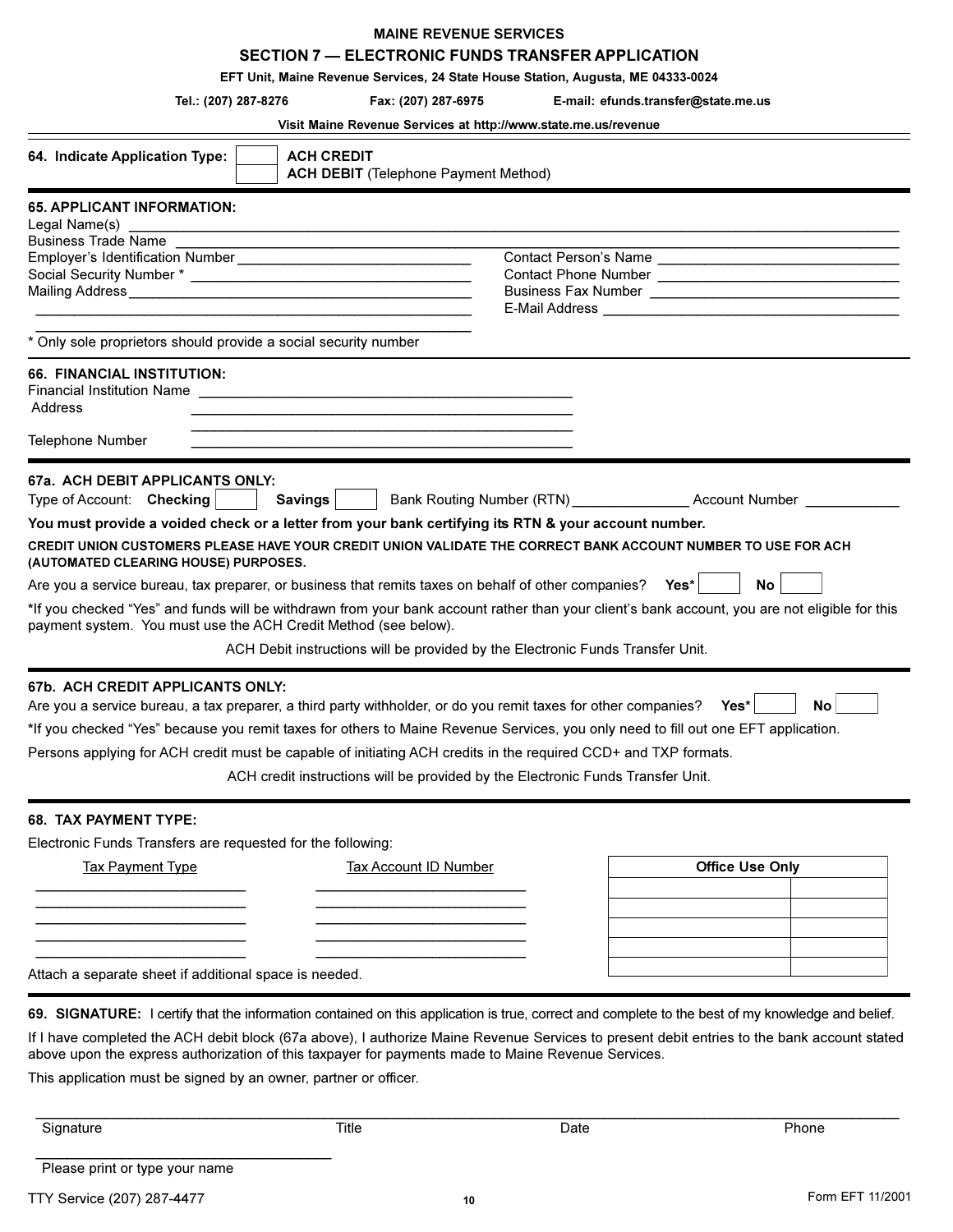#### **SPECIFIC INSTRUCTIONS**

(The number of each explanation corresponds to the line number on the application form.)

#### **SECTION 1, TAXPAYER INFORMATION**

1. Enter the legal name of the business or organization. Examples are the sole proprietor's name, the partnership name, or the exact name from the Articles of Incorporation.

Individuals and certain estates should provide their Social Security number. All other applicants must provide a federal employer's identification number (FEIN).

An FEIN must be provided to register for Maine Income Tax Withholding. To obtain an FEIN, file federal Form SS-4 with the Internal Revenue Service. For information on FEIN's, call the Andover Service Center in Massachusetts at (978) 474-9520, Maine Department of Labor, Central Registration Unit at (207) 287-2338 or visit the Maine Taxpayer Service Center in Augusta. Federal Form SS-4 can also be downloaded from the Internal Revenue Services Internet site, http://www.irs.ustreas.gov/.

Enter the business mailing address, phone number, and street address. Attach a separate application if you have more than one business location and are registering for Sales Tax (Section 4).

2. Mark the ownership type that best applies. If you marked "Other" please provide an explanation. Spouses should not check "Partnership" unless the business files federal income tax returns (IRS Form 1065) as a partnership. Corporations, Limited Partnerships and Limited Liability Companies must provide incorporation or registration information.

3. Provide the type of business (wholesale, retail, service group, manufacturing, contractor, governmental, nonprofit, other (explain), and a specific description of your business or organization.

4. Corporations, partnerships, associations, nonprofit organizations and others should provide the names of two officers, partners or members. One of these people should be the person who is responsible for the finances of the company or organization. Social Security Numbers are required. A list of all partners or officers is not required.

5. Provide the names, EIN, and addresses of other businesses you own. Attach additional sheets if more space is needed. Employers registering with the Department of Labor to file unemployment insurance contributions must list the UC Employer account number of the other business owned.

6. Information on how your business was acquired is required. If you acquire a business, trade or organization or substantially all the assets of another, who at the time was an employer, you are considered a successor. If you are the originator of the business, check "Other" and indicate "started myself". Employers registering with the Department of Labor to file unemployment insurance contributions must list the UC Employer account number of the previous owner's business, if known. Read the Notice Regarding Trust Fund Taxes on page 14.

#### **SECTION 2, WITHHOLDING TAX**

Generally, any person who maintains an office or transacts business within the State of Maine, and who must withhold federal income tax from any payment subject to taxation in Maine, must also withhold State income tax. The withholding requirement applies to resident and nonresident individuals.

Income from Maine sources for a nonresident individual is income from: an occupation, trade or business carried on in Maine; the ownership or disposition of an interest in real property. or tangible personal property in Maine.

Income from Maine sources includes unemployment compensation connected with Maine employment.

Income paid to a nonresident from pensions, annuities and

other intangible sources is not subject to withholding of Maine income tax.

Persons registering to file Maine Income Tax Withholding returns must provide a federal Employer's Identification Number. See Instructions for Section 1, line 1, on how to obtain an EIN.

8. This is the date you began withholding or were required to withhold Maine income tax.

9. Select the payment frequency which best applies to your business.

10. Enter your business address. Withholding tax returns will be mailed to this address. Complete only if different from the owner's address in Section 1.

#### **SECTION 3, UNEMPLOYMENT CONTRIBUTIONS**

(COMPLETE THIS SECTION IF YOU HAVE EMPLOYEES WORKING IN MAINE)

Those employers registering with the Department of Labor must enter the UC Employer Account number requested. The Maine Department of Labor will immediately attach liability to pay unemployment taxes to these four types of employers: Successors, partial acquisitions, employers subject to FUTA and employers owned or controlled by the owners of an already-liable employing unit. If you are not one of these four types of employers, please see the instructions for Section 3, items 22 and 23.

You are liable for Maine unemployment Tax if you meet any of the following criteria:

**EMPLOYERS IN GENERAL** who have paid gross wages of \$1,500 or more in a calendar quarter, or employed one or more persons for some portion of a day in twenty different weeks in a calendar year; 501(C)(3) non-profit organizations that employ four or more persons in one day in twenty different weeks in a calendar year. A copy of the IRS determination letter must be provided to be recognized as a non-profit organization;

**DOMESTIC EMPLOYERS** who have paid \$1,000 in gross wages for domestic employment in any calendar quarter;

**AGRICULTURAL EMPLOYERS** that have paid gross wages of \$20,000 in a calendar quarter or employed ten or more persons in one day in twenty different weeks in a calendar year;

**OUT OF STATE EMPLOYERS** become subject to Maine unemployment tax the first day they have employees working in Maine. You must include the location(s) of employment.

11. Enter your business d/b/a (doing business as) or "trading as" name. Also, enter your federal employer identification number (FEIN).

12. Enter name, address and telephone number of person(s) responsible for preparation of payroll records.

13 and 14. Information is requested on the location and nature of business conducted at all Maine business sites.

**15-20.** Answer each question by indicating "YES" or "NO" in the appropriate box. Domestic employers (households which employ baby-sitters, personal care attendants, gardeners, cleaners, chauffeurs, etc.) may skip item 23.

21. Enter the date that employees were first employed in Maine.

22-23. If a corporation, include all your officers who are performing services as well as all other workers. EXCLUSIONS: All employers do not include services performed by a student who is participating in a cooperative program of education and occupational training. If a proprietorship, do not include the service performed by an individual in the employ of his son, daughter or spouse, or the service performed by a child under 18 in the employ of their father or mother. DO NOT INCLUDE PARTNERS IN A PARTNERSHIP.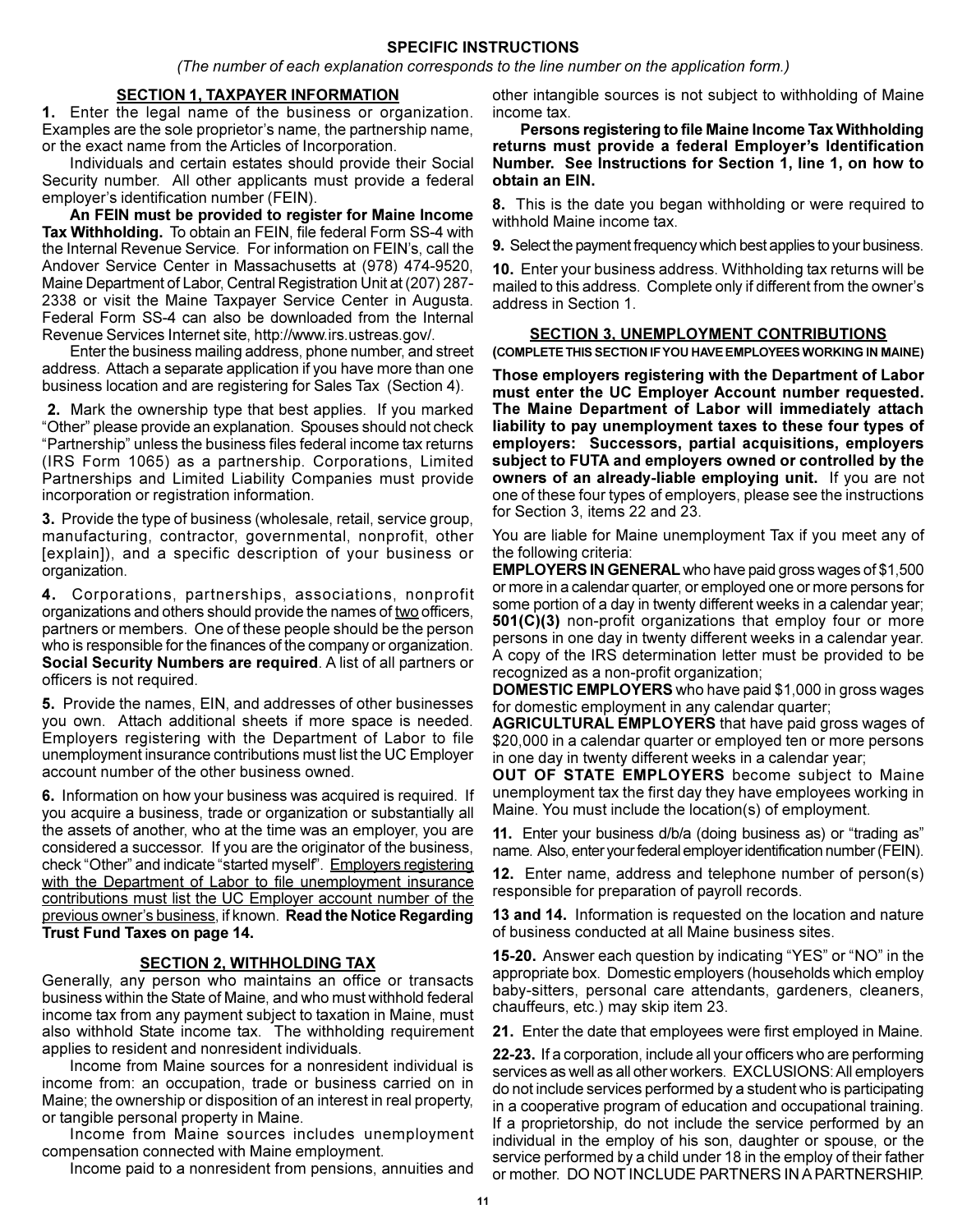#### **SECTION 4, SALES & USE TAX**

24. Enter your business name (trade name, d/b/a) if it is different from the owner's name in Section 1.

25. Generally, persons who sell goods, make taxable rentals, are subject to recycling assistance fees or provide taxable services must register to file Sales and Use Tax returns.

26. Persons who do not make sales, but make purchases for use in Maine that are subject to Maine Sales Tax (taxable purchases) should register to file Use Tax returns. Select one type of registration.

27. Enter the date you began selling goods or making rentals, providing services or making purchases subject to Sales Tax, Use Tax or Recycling Assistance Fees.

28. A business description for Sales/Use Tax registration purposes is needed.

29. Select the filing frequency that best applies.

30. To file consolidated sales/use tax returns, you must have 3 or more business locations with the same owner and use the same Employer's Identification Number or Social Security Number.

31. Enter your business address. Sales/use tax returns will be mailed to this address. Complete only if different from the owner's address in Section 1.

#### **BUSINESS TRADE NAME (for Sections 5A & 5B)**

32. Enter your business name (trade name, d/b/a) if it is different from the owner's name in Section 1.

#### **SECTION 5A, GASOLINE TAX**

33. Generally, gasoline distributors must make over 50% of their sales of gasoline within Maine, in bulk to others. Sales to others do not include gasoline sold on consignment or through your own service stations.

34. Mark this box if applying for an Importer certificate.

35. Importers must indicate how gasoline will be used.

36. Mark this box if applying for an Exporter certificate.

37. Enter the date you began doing business in Maine as a gasoline distributor, importer, or exporter.

38. Gasoline license information for other States is required. Attach additional sheets if needed.

39. Enter your business address. Gasoline tax returns will be mailed to this address. Complete only if different from the owner's address in Section 1.

#### **SECTION 5B, SPECIAL FUEL**

40. Check one type of Certificate. Generally, Special Fuel Suppliers must make over 50% of their sales of special fuel within Maine, in bulk to others. Sales to others do not include special fuel sold on consignment or through your own service stations. Special Fuel means distillates and low-energy fuels.

Registered Suppliers must certify that all bulk sales of special fuel are not subject to the special fuel excise tax or that they have already paid the special fuel excise tax on the special fuel.

41. This is the date you began doing business in Maine regarding Special Fuel.

42. Distillates are products like diesel fuel, kerosene, and #2 fuel oil. Propane is a type of low-energy fuel.

43. Enter your business address. Special fuel tax returns will be

mailed to this address (except Registered Suppliers). Complete if different from the owner's address in Section 1.

#### **BUSINESS TRADE NAME (for Sections 6A, 6B & 6C)**

44. Enter your business name (trade name, d/b/a) if it is different from the owner's name in Section 1.

45. This is the date you began filing tax returns or refund applications (for Section 5A, 5B or 5C taxes).

46. The Account Address is your business address. Tax returns, when required, will be mailed to this address. Complete only if different from the owner's address in Section 1. Note - Refund applications must be requested from the Sales/Excise Tax Division.

#### **SECTION 6A, SPECIAL TAXES**

47. Indicate whether this is an original Cigarette Tax license application or a renewal. If a renewal, provide your previous license number. The initial distributor's license expires on July 31 following issuance. Subsequent renewals are for a two-year period.

The fee for a Cigarette Distributor's license is \$250.00 per application or renewal. Make your check payable to Treasurer, State of Maine.

48. Indicate whether this is an original Tobacco Products Tax application or a renewal. If a renewal, provide your previous Tobacco Products license number. Select one type of Tobacco Products license. Tobacco Products licenses expire on July 31 of each vear.

The fee for a Tobacco Products Distributor's or Retailer license is \$25.00 per application. If you have a Maine Cigarette Tax license, there is no fee for a Tobacco Products license. Make your check payable to Treasurer, State of Maine. There is no fee for a Tobacco Products Unclassified Importer or Retailer license.

49. Indicate whether this is an original Blueberry Tax license application or a renewal. If a renewal, provide your previous license number. Blueberry Tax certificates expire on July 1 of each year.

50-51. Check the appropriate box for tax registration.

#### **SECTION 6B, BUSINESS TAXES**

52-53. Select one filing frequency. Annual filers certify that their annual liability for Insurance Premium Tax and/or Surplus Line Insurance Premium Tax will not exceed \$500.

54. Select one filing frequency. Annual filers certify that their annual liability for Fire Prevention and Investigation Tax will not exceed \$500.

55-57. Check the appropriate box for tax registration.

#### **SECTION 6C, MOTOR FUEL REFUND APPLICATIONS**

**58-63.** Registration is required to process motor fuel refund  $application(s)$ . Check the box(es) for the refund application(s) you are currently filing or plan to file. Each refund application has information on allowable filing periods and return due dates. Applications must be requested from the Sales Fuel and Special Tax Division.

The Sales, Fuel and Special Tax Division or Income Tax Division can provide help with Sections 5A, 5B, 6A, 6B, and 6C taxes and refunds.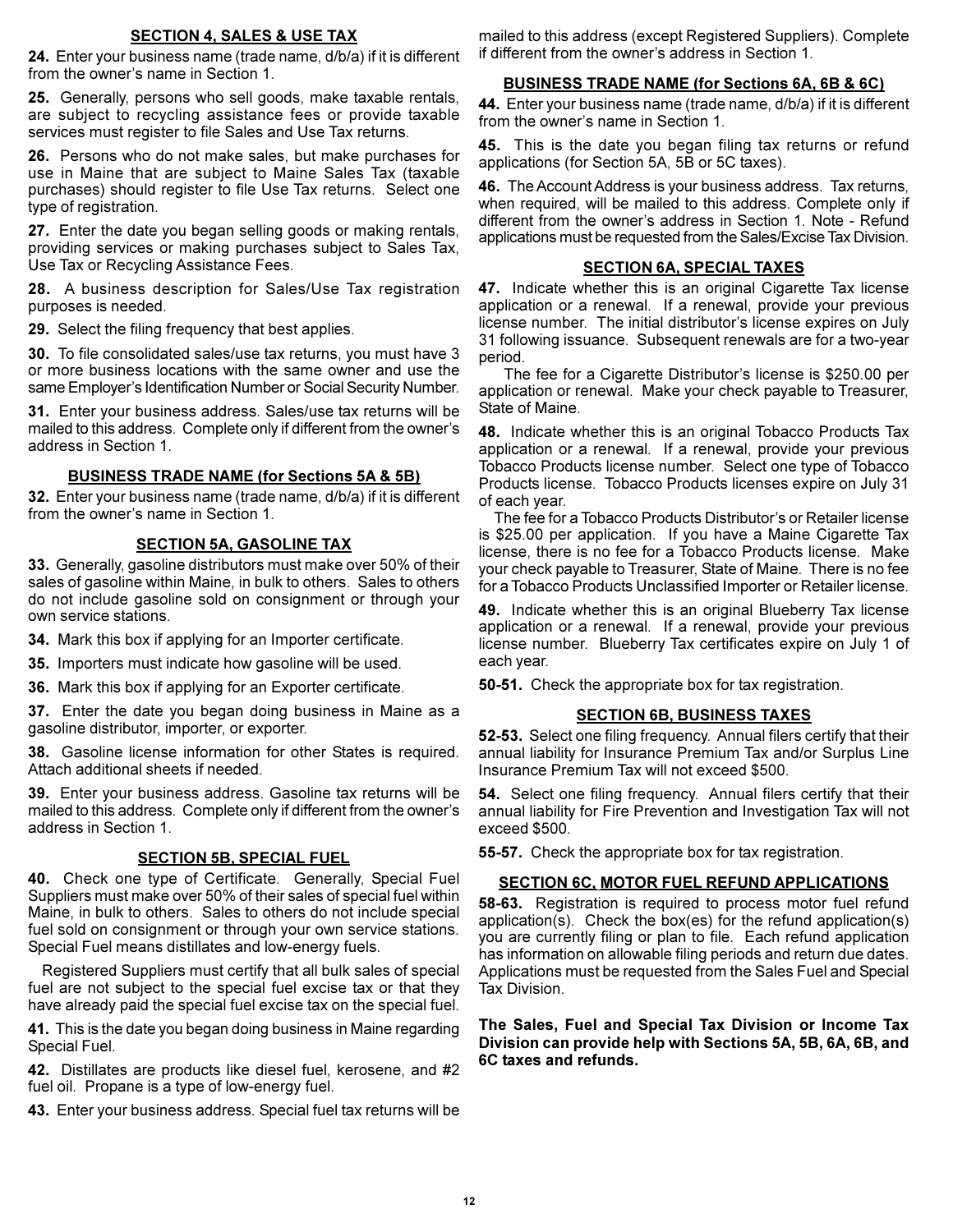# **SECTION 7, ELECTRONIC FUNDS TRANSFER**

General information: Taxpayers with an annual liability of \$200,000 or more for individual income tax withholding or \$400,000 or more for other taxes are required to remit tax payments electronically. Payroll processing companies must remit electronically for all clients regardless of whether those individual clients are mandated. Maine Revenue Services encourages voluntary participation by taxpayers who do not meet the minimum threshold for mandatory participation.

64. Please indicate for which EFT method you are applying.

ACH debit. A taxpayer may make payments using the ACH debit method by authorizing Maine Revenue Services to electronically transfer tax payments from the taxpayer's deposit account to the Maine Revenue Services' deposit account. The authorization is initiated through a telephone call to MRS's electronic withdrawal payment system. This telephone payment system allows taxpayers to arrange for debit payments with effective dates up to 15 days in the future.

ACH Credit. A taxpayer may use this method by authorizing their bank to withdraw the tax payment from the taxpayer's deposit account and transfer it to the State's account.

65. Please provide the applicant's legal name, business trade name, mailing address, and employer's identification number or social security number if ownership is sole proprietor. Also provide the name, telephone number, fax number and e-mail address for a contact person who can address questions pertaining to EFT transactions. Please notify the EFT Unit is there is a change to any of this information.

66. Provide the name, address and telephone number of the financial institution holding the account that you will use for these EFT payments.

67a. Debit method applications must include your bank's routing transit number, the type of bank account, and your bank account number. Service bureaus or other third parties that remit tax payments from their accounts on behalf of other companies may not use the ACH debit method (see below).

67b. Service bureaus, tax preparers or other third parties who remit tax payments for other companies must use the ACH credit method. If you remit taxes for multiple other companies, only one application needs to be submitted.

68. Tax payment type means the tax you want to pay electronically.

| <b>Tax Payment Type</b><br><b>Sales</b>   | <b>Account Number</b><br>7 character seller's (sales tax) number |
|-------------------------------------------|------------------------------------------------------------------|
| <b>Use</b>                                | 7 character use tax number                                       |
| Gasoline                                  | 7 character gasoline number                                      |
| Special Fuel Supplier (SFS)               | 11 character SFS number (or company EIN)                         |
| Withholding (WH)                          | 11 character WH number (or company EIN)                          |
| Combined WH & Unemployment                | 11 character WH number (or company EIN)                          |
| Unemployment                              | 11 character WH number (or Unemployment number)                  |
| Fiduciary                                 | use company EIN on application                                   |
| Insurance Premium                         | use company EIN on application                                   |
| Fire Investigation & Prevention           | use company EIN on application                                   |
| Cigarette                                 | use company EIN on application                                   |
| <b>Tobacco Products</b>                   | use company EIN on application                                   |
| Corporate                                 | use company EIN on application                                   |
| Individual Income Tax (Debit Method Only) | Social Security Number(s)                                        |

If you are a service provider, please check with the EFT Unit before providing a list of clients. The list may not be necessary.

69. The application must be signed by an authorized person. It may be submitted by mail or by fax.

If you would like EFT program and banking information faxed back to you, please note your request on the application. Otherwise, the information will be mailed. Please allow at least two weeks to receive program instructions in the mail. In certain cases, the EFT Unit may request additional information.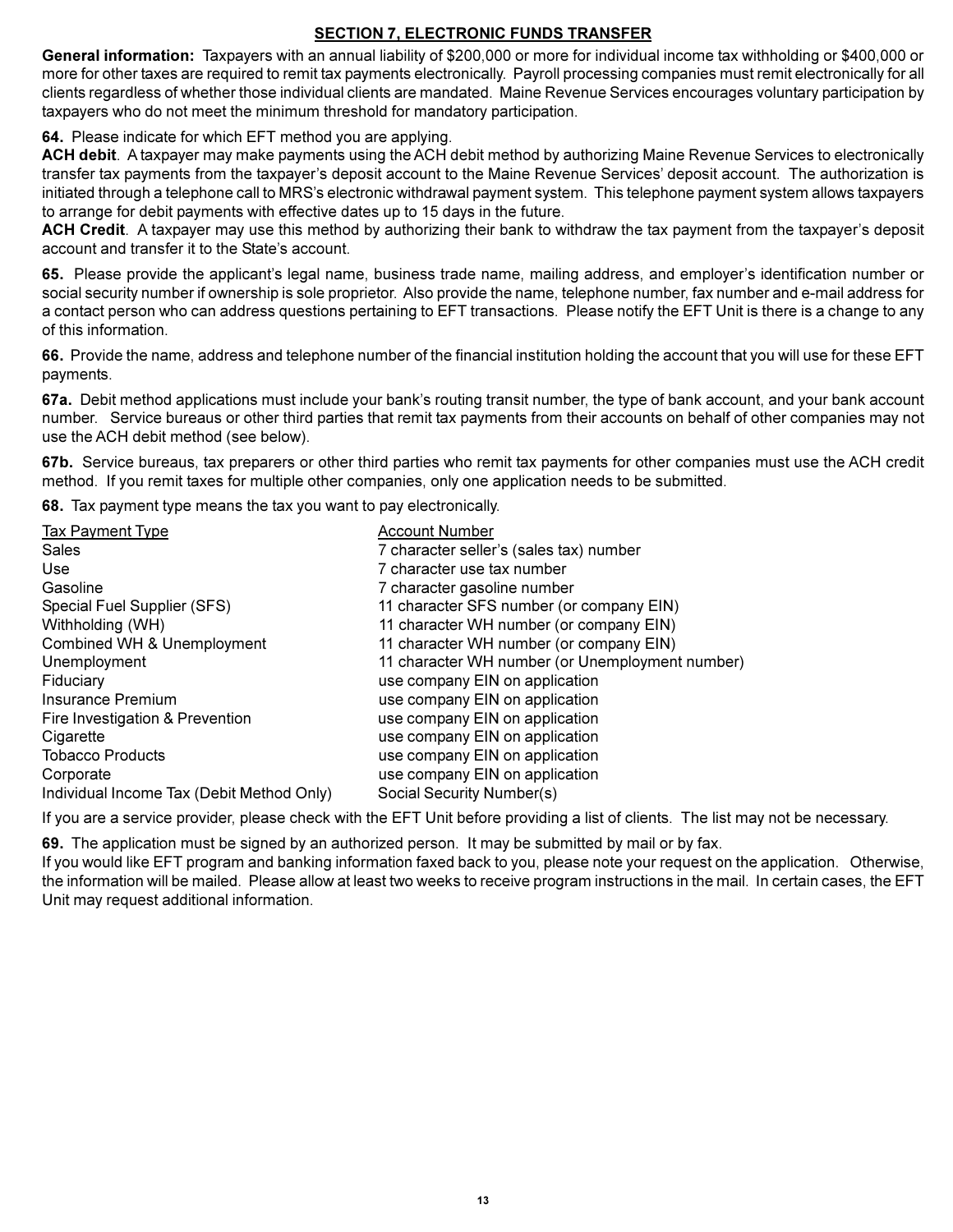#### **ADDITIONAL INFORMATION**

#### **EXEMPTION CERTIFICATES**

Persons applying for Sales Tax Exemption Certificates must complete a separate application available from the Sales, Fuel and Special Tax Division.

Exemptions from paying Sales Tax are available to certain non-profit organizations and to certain farmers and fishermen. Information on exemptions is available from the Sales, Fuel and Special Tax Division.

#### PERSONS THAT RENT TEMPORARY SPACE

Registration (on a separate application from the Sales, Fuel and Special Tax Division) to file returns is required when you rent or lease space to more than 4 persons at one location, for less than 12 months, and retail sales are made from the location.

#### FUEL USE IDENTIFICATION DECAL APPLICANTS

New applicants for Fuel Use Identification Decals must contact the Bureau of Motor Vehicles at (207) 624-9000 ext 52136.

## NOTICE REGARDING UNPAID TRUST FUND TAXES

Under Maine law, the owner(s) and persons who control the finances of a business may be liable for any unpaid trust fund taxes and/or unemployment compensation insurance. The purchaser of a business, or the stock of goods of a business, is required to withhold from the purchase price the amount of trust fund taxes, interest and penalties owed by the previous owner. A purchaser who fails to withhold these debts can be held liable for the payment of these taxes, interest and penalties.

Trust fund taxes include Sales & Use Taxes, Gasoline Tax, Special Fuels Tax, Recycling Assistance Fees, and Income Tax Withholding [36 M.R.S.A. §177(1)].

If you are not sure that the previous owner has paid all trust fund taxes or unemployment compensation insurance incurred by the business, you should ask the previous owner to request in writing "Tax Clearance Letters" from the Compliance Division of Maine Revenue Services and the Delinguency Unit of the Department of Labor.

If you owe Maine taxes, or if the previous owner of your business has not paid all trust fund taxes, processing of your tax registration application may be delayed or denied.

#### **GENERAL INFORMATION PUBLICATIONS AVAILABLE FROM MAINE REVENUE SERVICES**

(forms, instructions and publications are also available at www.state.me.us/revenue)

- Your Rights As A Taxpayer
- General Information Bulletin for Sales and Use Tax [Contains a list of Sales Tax Rules and Bulletins]
- . Withholding Tables Maine Individual Income Tax [Contains Withholding Rate Tables & Instructions]
- . Motor Fuel Taxes & Rules
- Cigarette Tax Law and Rules and Tobacco Products Tax Law
- · Special Industry Taxes [Blueberry Tax, Potato Industry Tax, and Mahogany Quahog Tax]
- Maine Taxes of General Interest to Consumers
- Taxes Collected by Maine Revenue Services

#### PUBLICATIONS AVAILABLE FROM THE DEPARTMENT OF LABOR

FORMS. INSTRUCTIONS AND PUBLICATIONS ARE AVAILABLE AT WWW.STATE.ME.US/LABOR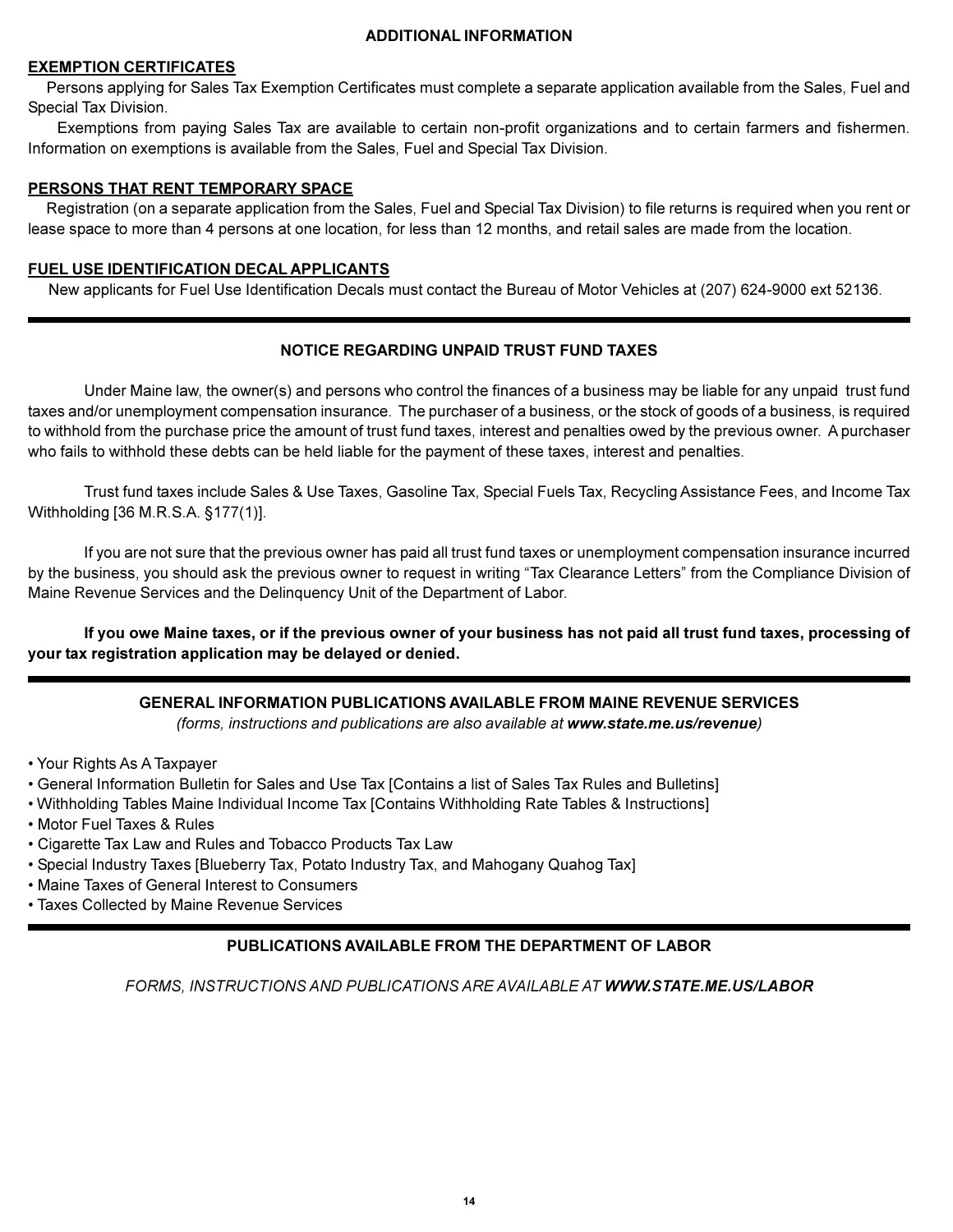#### **WHEN DO I HAVE TO FILE TAX RETURNS?**

All returns must be filed by the due date (whether you owe any tax liability or not). Refund applications must be filed within the time period or by the due date stated on the refund application.

You may be able to file your Withholding/Unemployment and Sales tax returns over the internet. Visit www.state.me.us/ revenue/ for more information.

# WHAT SHOULD I DO IF I DO NOT RECEIVE OR CANNOT FIND MY TAX RETURN?

Contact Maine Revenue Services and ask for a replacement tax return. You must provide the business name, the type of account, your account number and the period the return covers.

If the return due date is near, use a sheet of paper as a substitute for the return and include the following:

Taxpayer's name (legal owner's name)

**Business name** 

**Business address** 

Type of tax

**Account Number** 

Period for which the return is due

Return contents by line description

A phone number where you can be reached

A check payable to Treasurer, State of Maine (if any tax is due)

# A substitute return is still due on the normal due date of your tax return.

# WHAT SHOULD I DO IF I CANNOT PAY THE TAX I OWE?

Tax returns should be filed on or before the due date to avoid penalty charges for late filing.

If you cannot pay your entire tax liability, pay as much as you can and contact the Compliance Division for withholding, sales, motor fuel and special business taxes, or the Delinquency Unit for unemployment contributions. See page 4 for telephone numbers.

# **INTEREST**

Interest is charged monthly on taxes owed to Maine Revenue Services and the Department of Labor until the entire amount of tax due has been paid.

### **PENALTIES**

Maine Revenue Services and the Department of Labor impose several different penalties. Two common penalties are:

- Failure to file penalties are computed on any return that is filed after its due date.
- Failure to pay penalties are imposed on tax that remains unpaid after the due date.

Where both failure to file and failure to pay exist, both penalties will be imposed.

An explanation of Interest and Penalty Charges is available from Maine Revenue Services and the Department of Labor.

#### **COMMUNICATING WITH MAINE REVENUE SERVICES**

You can contact Maine Revenue Services by calling, writing, or e-mail. A list of phone numbers and e-mail addresses for Divisions of Maine Revenue Services is on page 4 of this booklet.

Correspondence and phone calls should be addressed to a specific division, to the Division Director or to a specific individual whenever possible.

If you do not have a specific address, use the following general mailing address:

> **Maine Revenue Services** 24 State House Station Augusta, ME 04333-0024

When you contact Maine Revenue Services for assistance with a tax matter, it is important to do the following:

• Keep a copy of correspondence you send to Maine Revenue Services.

• If the Bureau sends you publications or a letter in response to your request, keep them with the copy of your correspondence.

• If you call Maine Revenue Services, make a note of whom you spoke with, the date, and what was said.

Complying with tax laws can be confusing and at times difficult. If you need help with any of the Taxes administered by Maine Revenue Services, it is important that you contact us. Ask for assistance. The goal of Maine Revenue Services is for taxpayers to report and pay the correct amount of tax, and not one dollar more.

| You may contact a local Department of Labor Field Office by calling the phone numbers listed below: |                              |                                    |  |
|-----------------------------------------------------------------------------------------------------|------------------------------|------------------------------------|--|
| Augusta ---- (207) 287-1240                                                                         | Bangor ----- (207) 561-4690  | Calais ------------ (207) 454-8107 |  |
| Lewiston --- (207) 753-2895                                                                         | Portland ---- (207) 822-0210 | Presque Isle ---- (207) 768-6813   |  |

# IT IS VERY IMPORTANT THAT WE HAVE YOUR CORRECT ADDRESS AND PHONE NUMBER. IF YOUR ADDRESS OR PHONE NUMBER HAS CHANGED. PLEASE CALL, WRITE, OR E-MAIL THE CENTRAL REGISTRATION SECTION.